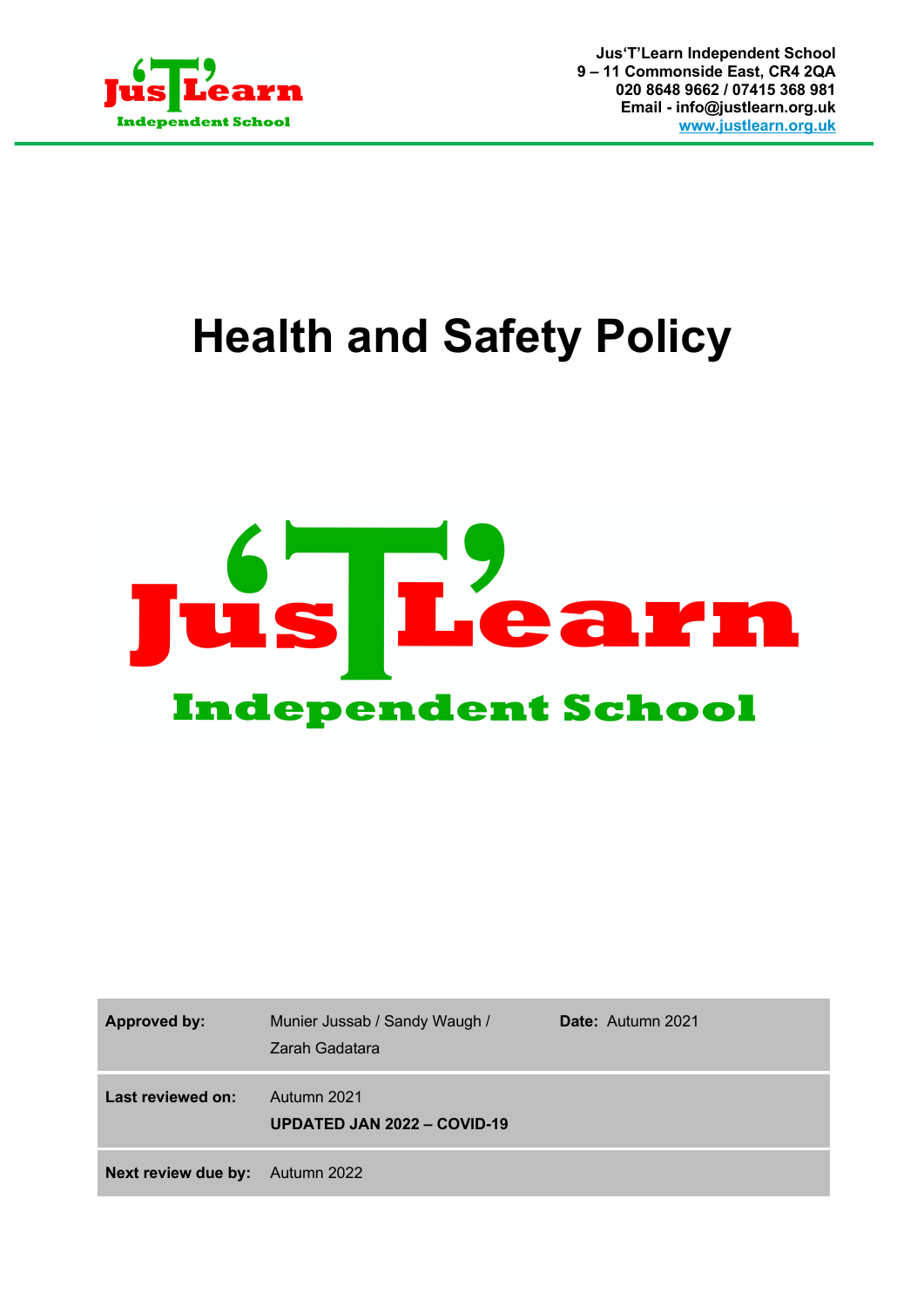

# **Contents**

| Appendix 4. Recommended absence period for preventing the spread of infection  16 |  |
|-----------------------------------------------------------------------------------|--|
|                                                                                   |  |
|                                                                                   |  |
|                                                                                   |  |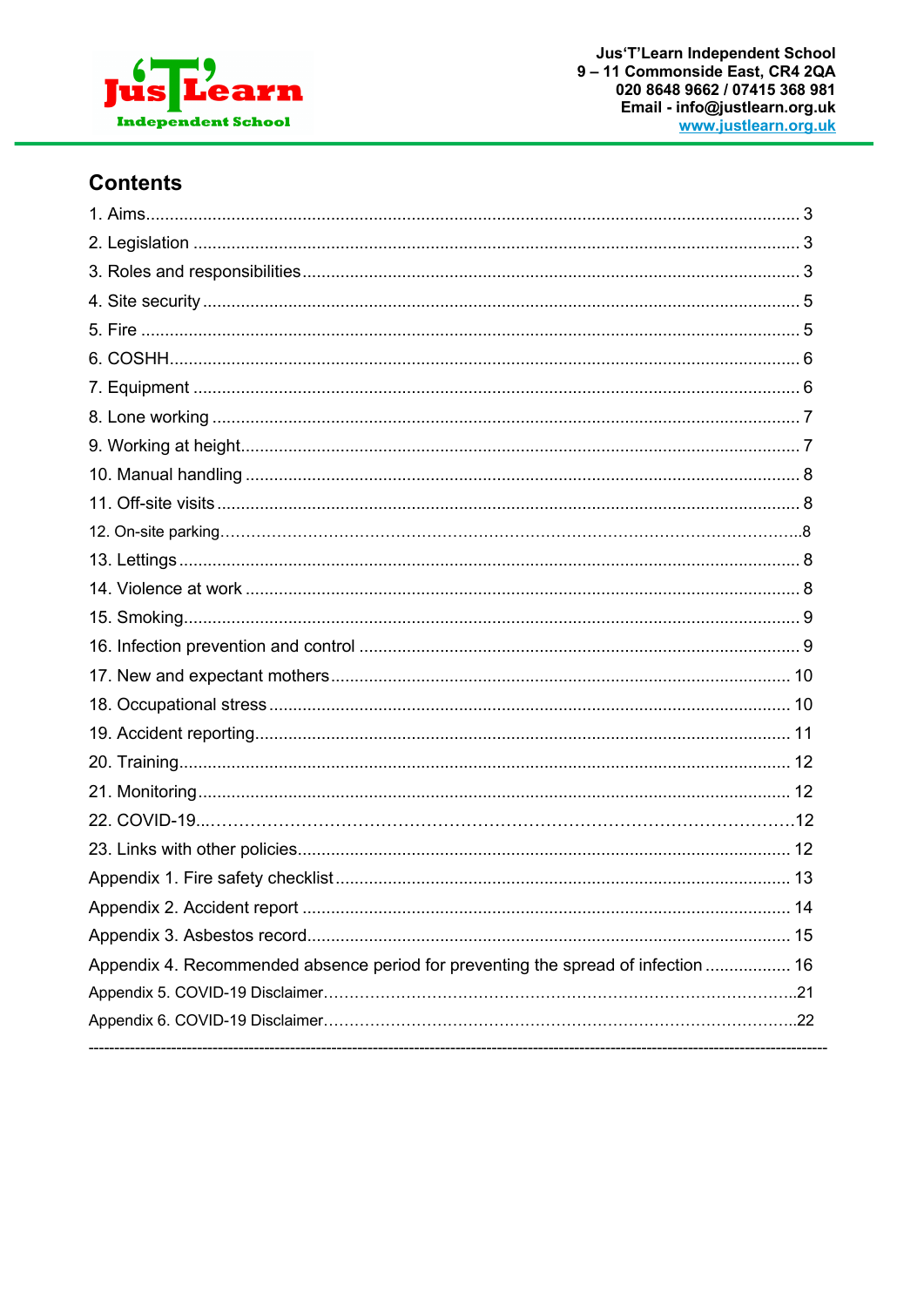

### **1. Aims**

Our school aims to:

- Provide and maintain a safe and healthy environment
- Establish and maintain safe working procedures amongst staff, pupils and all visitors to the school site
- Have robust procedures in place in case of emergencies
- Ensure that the premises and equipment are maintained safely, and are regularly inspected

 Throughout the document the description **premises, school premises and school refers** to Jus'T'Learn Independent School 9-11 Commonside East CR4 2QA and Challenge House

# **2. Legislation**

This policy is based on advice from the Department for Education on health and safety in schools and the following legislation:

- The Health and Safety at Work etc. Act 1974, which sets out the general duties employers have towards employees and duties relating to lettings
- The Management of Health and Safety at Work Regulations 1992, which require employers to make an assessment of the risks to the health and safety of their employees
- The Management of Health and Safety at Work Regulations 1999, which require employers to carry out risk assessments, make arrangements to implement necessary measures, and arrange for appropriate information and training
- The Control of Substances Hazardous to Health Regulations 2002, which require employers to control substances that are hazardous to health
- The Reporting of Injuries, Diseases and Dangerous Occurrences Regulations (RIDDOR) 2013, which state that some accidents must be reported to the Health and Safety Executive and set out the timeframe for this and how long records of such accidents must be kept
- The Health and Safety (Display Screen Equipment) Regulations 1992, which require employers to carry out digital screen equipment assessments and states users' entitlement to an eyesight test
- The Gas Safety (Installation and Use) Regulations 1998, which require work on gas fittings to be carried out by someone on the Gas Safe Register
- The Regulatory Reform (Fire Safety) Order 2005, which requires employers to take general fire precautions to ensure the safety of their staff
- The Work at Height Regulations 2005, which requires employers to protect their staff from falls from height

The school follows national guidance published by Public Health England when responding to infection control issues.

# **3. Roles and responsibilities**

#### **3.1 The Board of Trustees**

The Board of Trustees has ultimate responsibility for health and safety matters in the school, but will delegate day-to-day responsibility to the Facilities Manager.

The Board of Trustees has a duty to take reasonable steps to ensure that staff and pupils are not exposed to risks to their health and safety. This applies to activities on or off the school premises.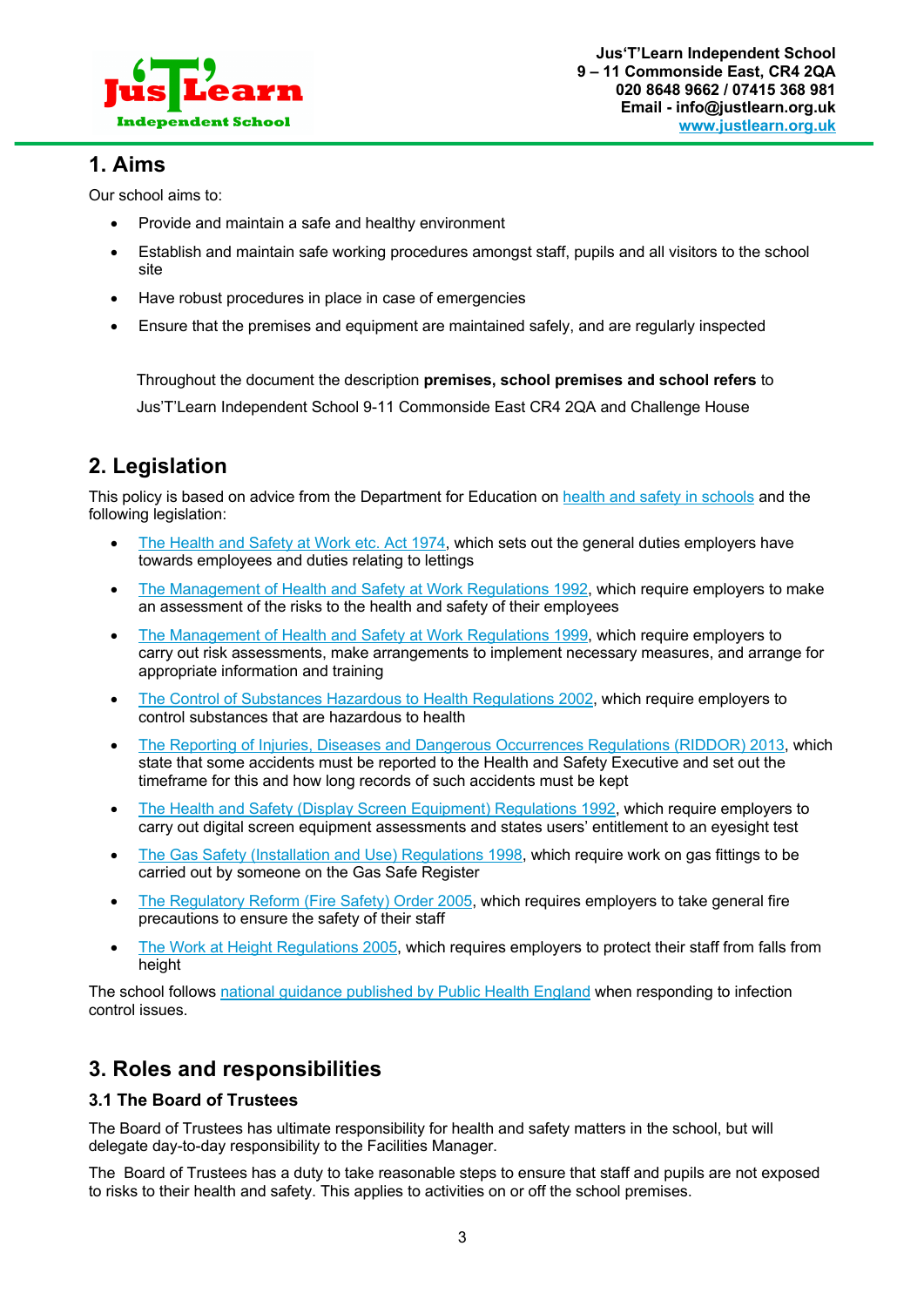

The Board of Trustees, as the employer, also has a duty to:

- Assess the risks to staff and others affected by school activities in order to identify and introduce the health and safety measures necessary to manage those risks
- Inform employees about risks and the measures in place to manage them
- Ensure that adequate health and safety training is provided

The Trustee who oversees health and safety is Mr Munier Jussab.

On a day to day basis, health and safety of the building is monitored by the Facilities Manager.

#### **3.2 Head of School**

The head of school is responsible for health and safety day-to-day. This involves:

- Implementing the health and safety policy
- Ensuring there is enough staff to safely supervise pupils
- Ensuring that the school building and premises are safe and regularly inspected
- Providing adequate training for school staff
- Reporting to the board of trustees on health and safety matters
- Ensuring appropriate evacuation procedures are in place and regular fire drills are held
- Ensuring that in their absence, health and safety responsibilities are delegated to another member of staff
- Ensuring all risk assessments are completed and reviewed
- Monitoring cleaning contracts, and ensuring cleaners are appropriately trained and have access to personal protective equipment, where necessary

In the head of schools absence, Zarah Jussab Gadatara (Deputy Director) assumes the above day-to-day health and safety responsibilities.

#### **3.3 Health and safety lead**

The nominated health and safety lead is the facilities manager.

#### **3.4 Staff**

School staff have a duty to take care of pupils in the same way that a prudent parent would do so.

Staff will:

- Take reasonable care of their own health and safety and that of others who may be affected by what they do at work
- Co-operate with the school on health and safety matters
- Work in accordance with training and instructions
- Inform the appropriate person of any work situation representing a serious and immediate danger so that remedial action can be taken
- Model safe and hygienic practice for pupils
- Understand emergency evacuation procedures and feel confident in implementing them

#### **3.5 Pupils and parents**

Pupils and parents are responsible for following the school's health and safety advice, on-site and off-site, and for reporting any health and safety incidents to a member of staff.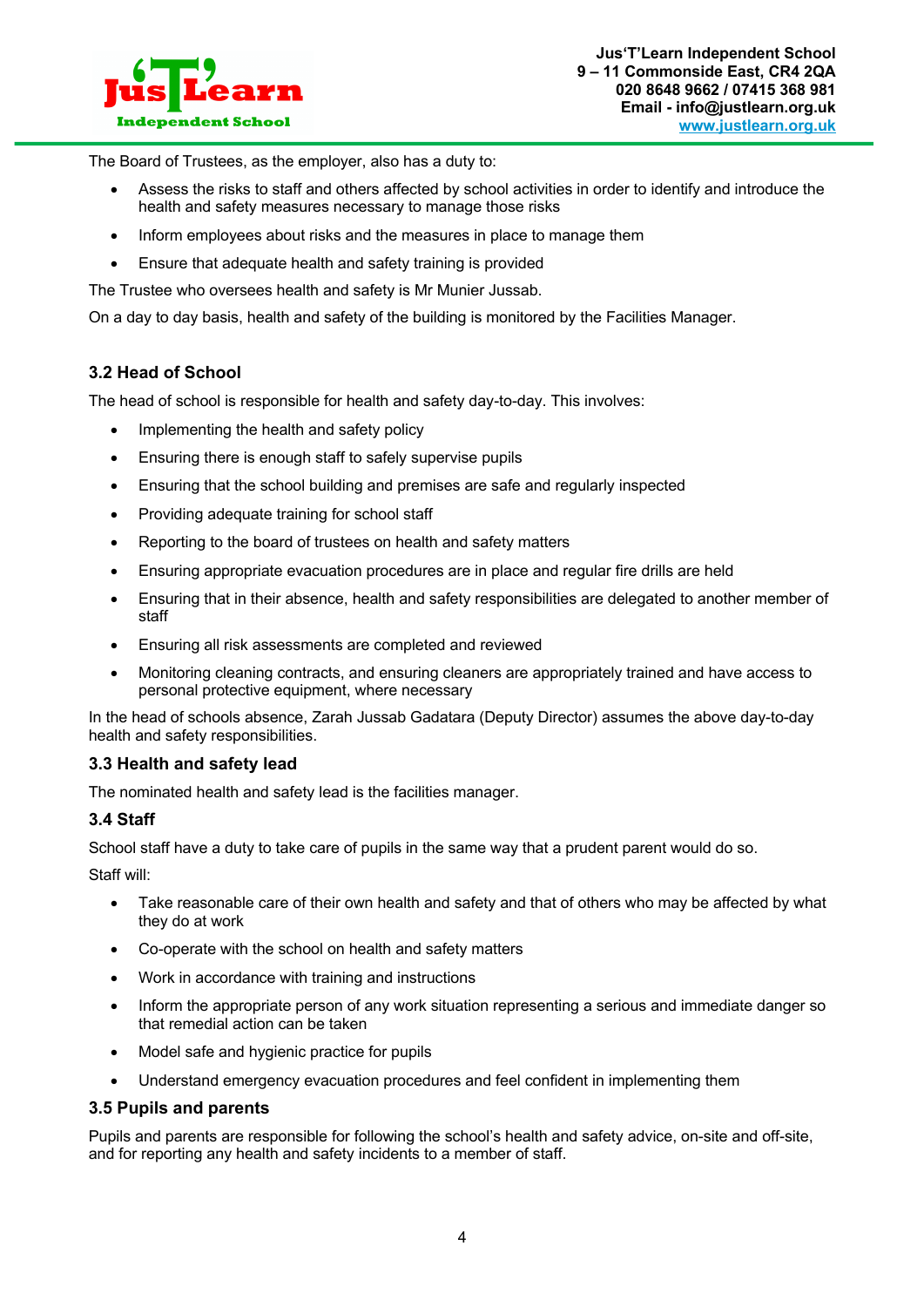

#### **3.6 Contractors**

Contractors will agree health and safety practices with the head of school before starting work. Before work begins the contractor will provide evidence that they have completed an adequate risk assessment of all their planned work.

# **4. Site security**

The facilities manager is responsible for the security of the school site in and out of school hours. They are responsible for visual inspections of the site, and for the intruder and fire alarm systems.

Shaila Osman, Munier Jussab, Samantha Mackenzie and Zarah Gadatara are key holders and will respond to an emergency.

Challenge House – Shamila Jussab.

# **5. Fire**

Emergency exits, assembly points and assembly point instructions are clearly identified by safety signs and notices. Fire risk assessment of the premises will be reviewed regularly.

Emergency evacuations are practised at least once a term.

The fire alarm is a loud continuous buzzer

Fire alarm testing will take place once a week.

New staff will be trained in fire safety and all staff and pupils will be made aware of any new fire risks.

In the event of a fire:

- The alarm will be raised immediately by whoever discovers the fire and emergency services contacted. Evacuation procedures will also begin immediately
- Fire extinguishers may be used by staff only, and only then if staff are trained in how to operate them and are confident they can use them without putting themselves or others at risk
- Staff and pupils will congregate at the assembly point which is the pavement near the pond outside St. Thomas of Canterbury Primary School.
- Class tutors will take a register of pupils, which will then be checked against the attendance register of that day
- The head of school will take a register of all staff
- Staff and pupils will remain outside the building until the emergency services say it is safe to re-enter

The school will have special arrangements in place for the evacuation of people with mobility needs and fire risk assessments will also pay particular attention to those with disabilities.

A fire safety checklist can be found in appendix 1.

#### **Challenge House Evacuation Process:**

In case of evacuation (when a siren will), follow the instructions of the person you are visiting and go to the Fire assembly point for visitors as advised below. You should remain at this point until the all clear is given by the Incident Control Officer.

- 1. Follow the Fire Exit signs
- 2. The fire assembly point is the **Main Front Car Park** of Challenge House.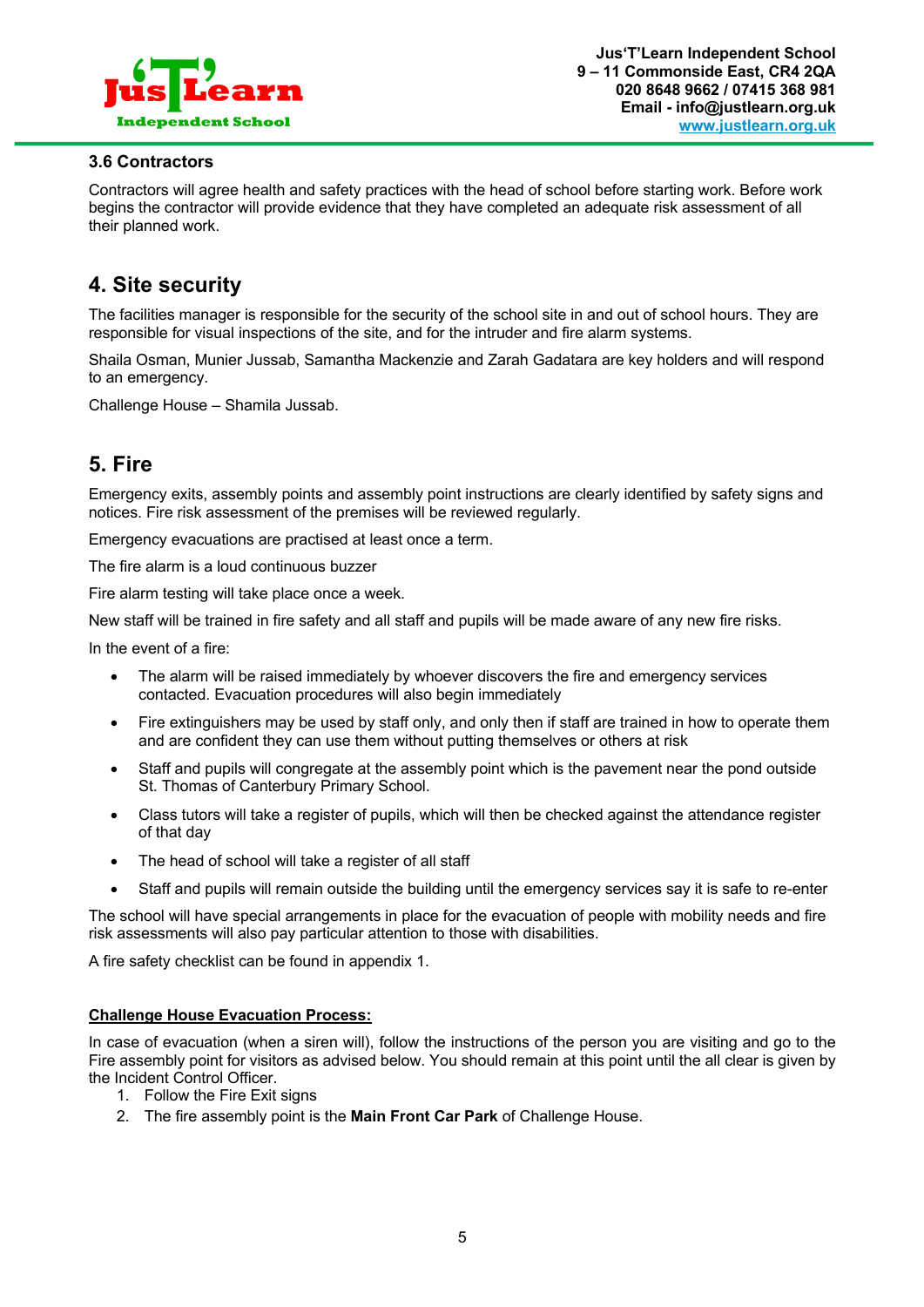

# **6. COSHH**

Schools are required to control hazardous substances, which can take many forms, including:

- Chemicals
- Products containing chemicals
- **Fumes**
- **Dusts**
- Vapours
- Mists
- Gases and asphyxiating gases
- Germs that cause diseases, such as leptospirosis or legionnaires disease

Control of substances hazardous to health (COSHH) risk assessments are completed by Shamila Jussab (IOSH Trained) and circulated to all employees who work with hazardous substances. Staff will also be provided with protective equipment, where necessary.

Our staff use and store hazardous products in accordance with instructions on the product label. All hazardous products are kept in their original containers, with clear labelling and product information.

Any hazardous products are disposed of in accordance with specific disposal procedures.

Emergency procedures, including procedures for dealing with spillages, are displayed near where hazardous products are stored and in areas where they are routinely used.

#### **6.1 Gas safety**

- Installation, maintenance and repair of gas appliances and fittings will be carried out by a competent Gas Safe registered engineer
- Gas pipework, appliances and flues are regularly maintained
- All rooms with gas appliances are checked to ensure that they have adequate ventilation

#### **6.2 Asbestos**

- Staff are briefed on the hazards of asbestos, the location of any asbestos in the school and the action to take if they suspect they have disturbed it
- Arrangements are in place to ensure that contractors are made aware of any asbestos on the premises and that it is not disturbed by their work
- Contractors will be advised that if they discover material which they suspect could be asbestos, they will stop work immediately until the area is declared safe
- A record is kept of the location of asbestos that has been found on the school site

Students and Staff at Challenge house do not have any access to any hazardous substances.

# **7. Equipment**

- All equipment and machinery is maintained in accordance with the manufacturer's instructions. In addition, maintenance schedules outline when extra checks should take place
- When new equipment is purchased, it is checked to ensure that it meets appropriate educational standards
- All equipment is stored in the appropriate storage containers and areas. All containers are labelled with the correct hazard sign and contents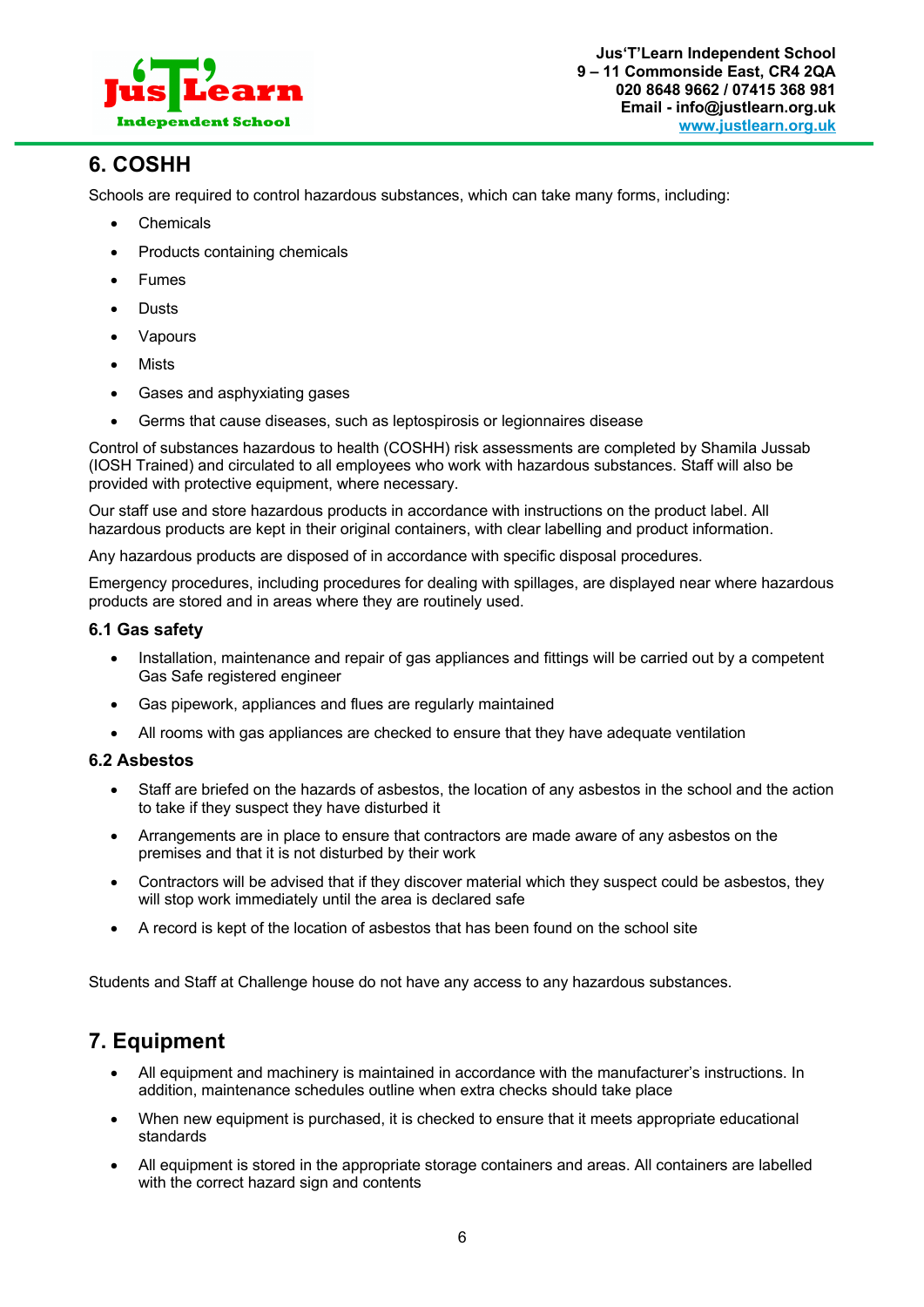

#### **7.1 Electrical equipment**

- All staff are responsible for ensuring that they use and handle electrical equipment sensibly and safely
- Any pupil or volunteer who handles electrical appliances does so under the supervision of the member of staff who so directs them
- Any potential hazards will be reported to the facilities manager immediately.
- Permanently installed electrical equipment is connected through a dedicated isolator switch and adequately earthed
- Where necessary a portable appliance test (PAT) will be carried out by a competent person
- All isolators switches are clearly marked to identify their machine
- Electrical apparatus and connections will not be touched by wet hands and will only be used in dry conditions
- Maintenance, repair, installation and disconnection work associated with permanently installed or portable electrical equipment is only carried out by a competent person

#### **7.2 PE equipment**

- Pupils are taught how to carry out and set up PE equipment safely and efficiently. Staff check that equipment is set up safely
- Any concerns about the condition of the outside area or other apparatus will be reported to the facilities manager.

# **8. Lone working**

Lone working may include:

- Late working
- Home or site visits
- Weekend working
- Site manager duties
- Site cleaning duties
- Working in a single occupancy office

Potentially dangerous activities, such as those where there is a risk of falling from height, will not be undertaken when working alone. If there are any doubts about the task to be performed then the task will be postponed until other staff members are available.

If lone working is to be undertaken, a colleague, friend or family member will be informed about where the member of staff is and when they are likely to return.

The lone worker will ensure that they are medically fit to work alone.

# **9. Working at height**

We will ensure that work is properly planned, supervised and carried out by competent people with the skills, knowledge and experience to do the work.

In addition:

• The facilities manager retains ladders for working at height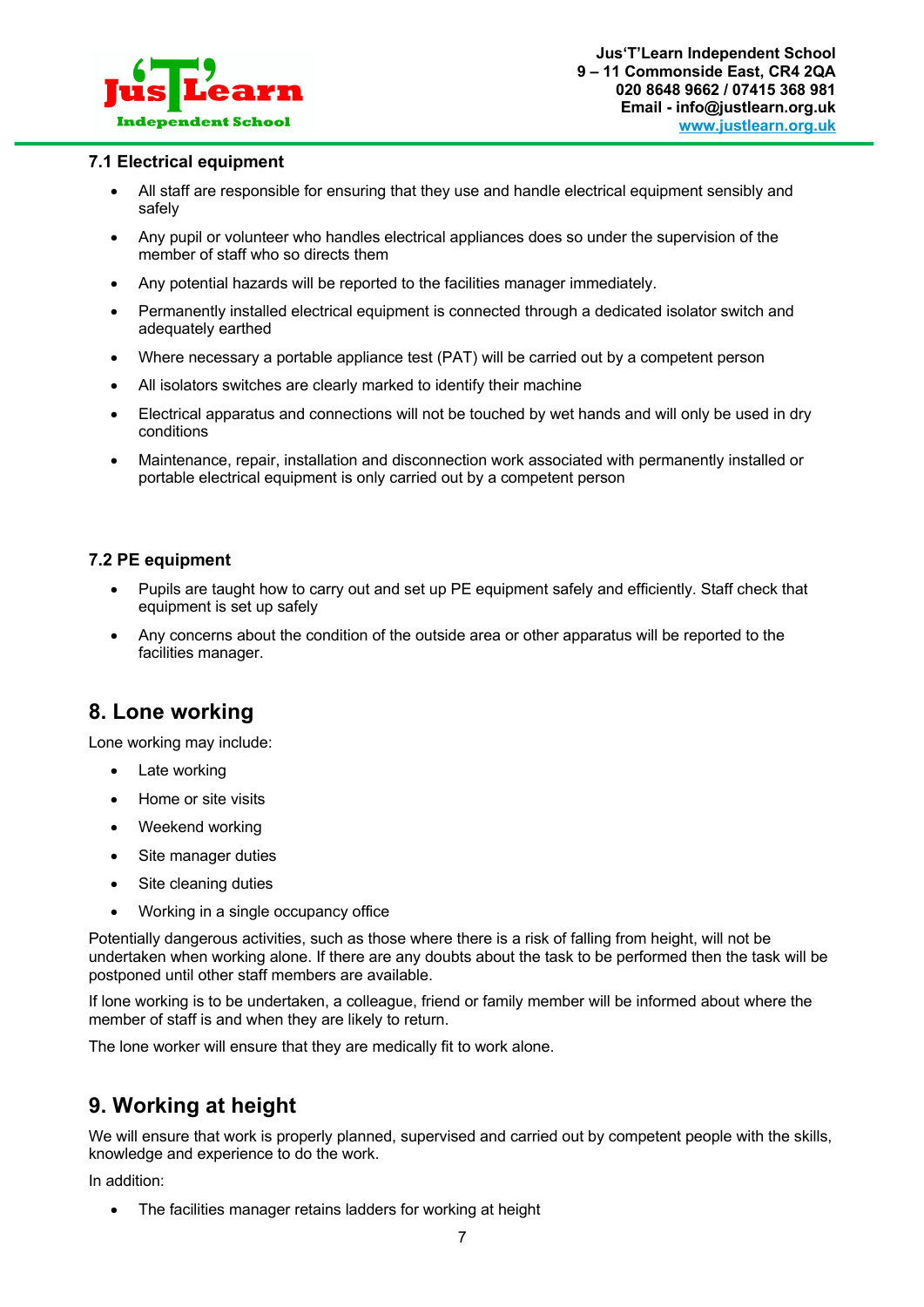

- Pupils are prohibited from using ladders
- Staff will wear appropriate footwear and clothing when using ladders
- Contractors are expected to provide their own ladders for working at height
- Before using a ladder, staff are expected to conduct a visual inspection to ensure its safety
- Access to high levels, such as roofs, is only permitted by trained persons

# **10. Manual handling**

It is up to individuals to determine whether they are fit to lift or move equipment and furniture. If an individual feels that to lift an item could result in injury or exacerbate an existing condition, they will ask for assistance.

The school will ensure that proper mechanical aids and lifting equipment are available in school, and that staff are trained in how to use them safely.

Staff and pupils are expected to use the following basic manual handling procedure:

- Plan the lift and assess the load. If it is awkward or heavy, use a mechanical aid, such as a trolley, or ask another person to help
- Take the more direct route that is clear from obstruction and is as flat as possible
- Ensure the area where you plan to offload the load is clear
- When lifting, bend your knees and keep your back straight, feet apart and angled out. Ensure the load is held close to the body and firmly. Lift smoothly and slowly and avoid twisting, stretching and reaching where practicable

# **11. Off-site visits**

When taking pupils off the school premises, we will ensure that:

- Risk assessments will be completed where off-site visits and activities require them
- All off-site visits are appropriately staffed
- Staff will take a school mobile phone, a portable first aid kit, information about the specific medical needs of pupils along with the parents' contact details
- There will always be at least one first aider on school trips and visits

# **12. On-site Parking**

The parking on-site is restricted. Hence, parking away from the building is advisable.

# **13. Lettings**

This policy applies to lettings. Those who hire any aspect of the school site or any facilities will be made aware of the content of the school's health and safety policy, and will have responsibility for complying with it.

# **14. Violence at work**

We believe that staff should not be in any danger at work, and will not tolerate violent or threatening behaviour towards our staff.

All staff will report any incidents of aggression or violence (or near misses) directed to themselves to their line manager/head of school immediately. This applies to violence from pupils, visitors or other staff.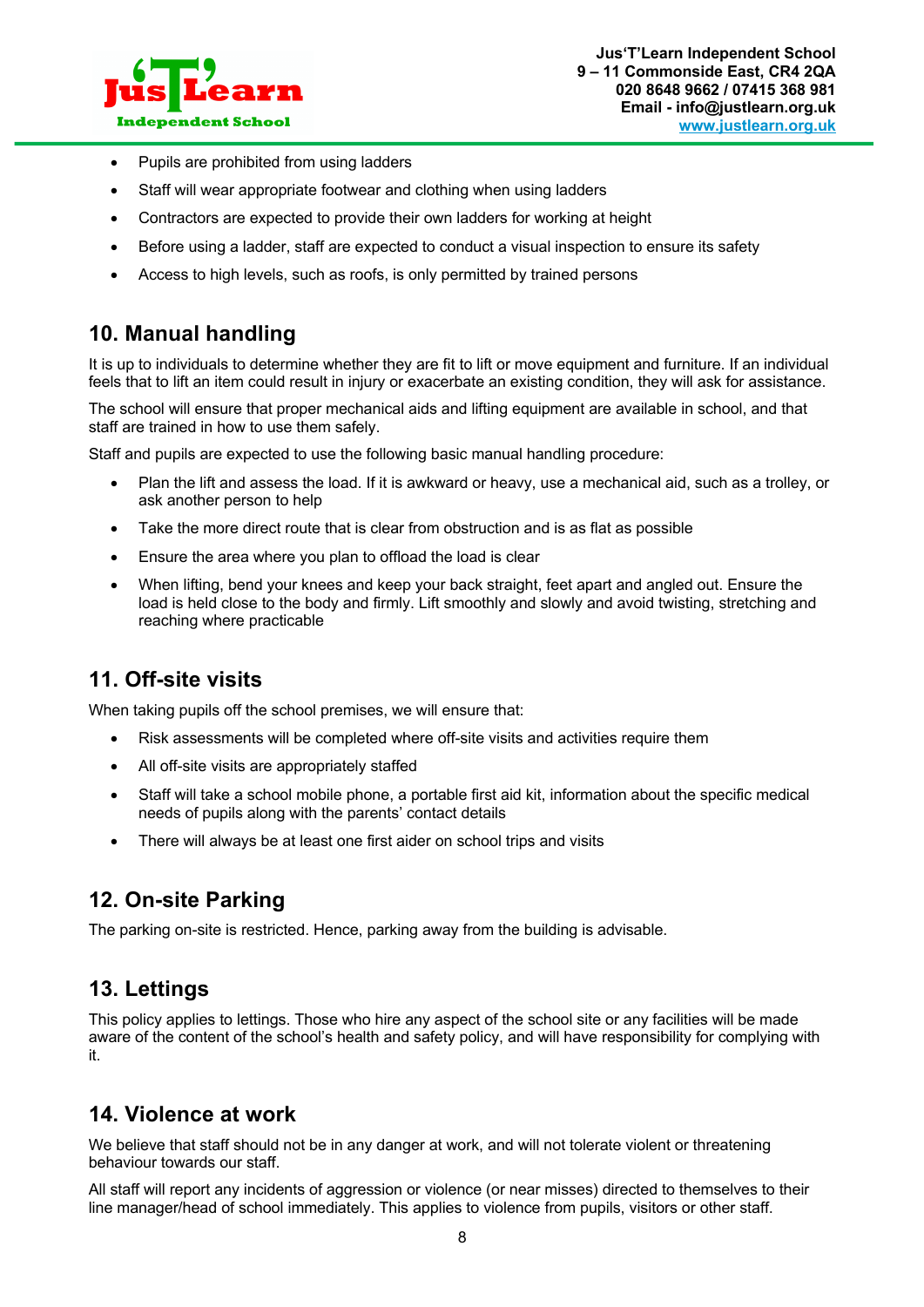

# **15. Smoking**

Smoking is not permitted anywhere on the school premises.

# **16. Infection prevention and control**

We follow national guidance published by Public Health England when responding to infection control issues. We will encourage staff and pupils to follow this good hygiene practice, outlined below, where applicable.

#### **16.1 Handwashing**

- Wash hands with liquid soap and warm water, and dry with paper towels
- Always wash hands after using the toilet, before eating or handling food, and after handling animals
- Cover all cuts and abrasions with waterproof dressings

#### **16.2 Coughing and sneezing**

- Cover mouth and nose with a tissue
- Wash hands after using or disposing of tissues
- Spitting is discouraged

#### **16.3 Personal protective equipment**

- Wear disposable non-powdered vinyl or latex-free CE-marked gloves and disposable plastic aprons where there is a risk of splashing or contamination with blood/body fluids.
- Wear goggles if there is a risk of splashing to the face
- Use the correct personal protective equipment when handling cleaning chemicals

#### **16.4 Cleaning of the environment**

• Clean the environment frequently and thoroughly

#### **16.5 Cleaning of blood and body fluid spillages**

- Clean up all spillages of blood, faeces, saliva, vomit, nasal and eye discharges immediately and wear personal protective equipment
- When spillages occur, clean using a product that combines both a detergent and a disinfectant and use as per manufacturer's instructions. Ensure it is effective against bacteria and viruses and suitable for use on the affected surface
- Never use mops for cleaning up blood and body fluid spillages use disposable paper towels and discard clinical waste as described below
- Make spillage kits available for blood spills

#### **16.6 Laundry**

- Wash laundry in a separate dedicated facility
- Wash soiled linen separately and at the hottest wash the fabric will tolerate
- Wear personal protective clothing when handling soiled linen
- Bag children's soiled clothing to be sent home, never rinse by hand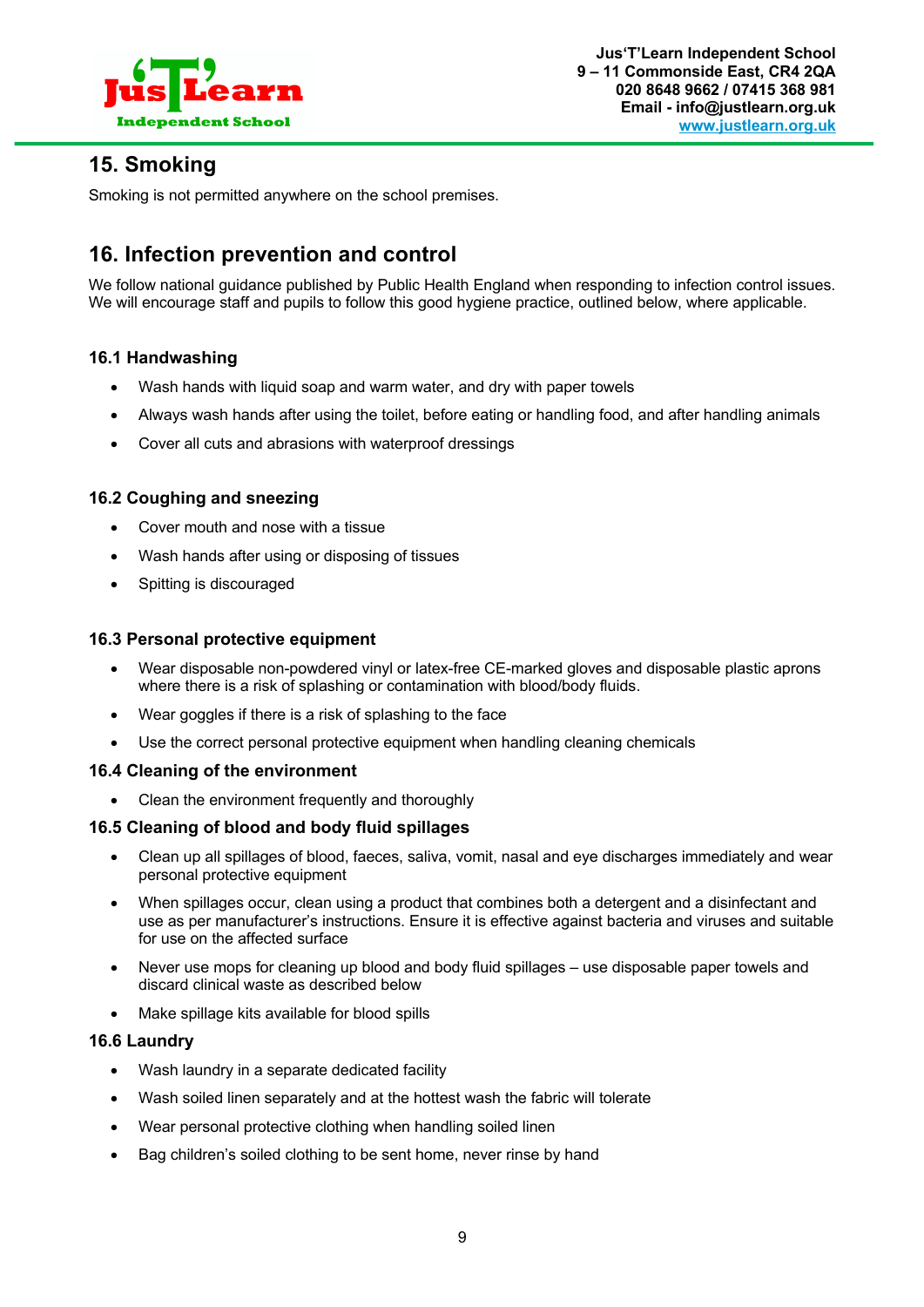

#### **16.7 Clinical waste**

- Always segregate domestic and clinical waste, in accordance with local policy
- Used nappies/pads, gloves, aprons and soiled dressings are stored in correct clinical waste bags in foot-operated bins
- Remove clinical waste with a registered waste contractor
- Remove all clinical waste bags when they are two-thirds full and store in a dedicated, secure area while awaiting collection

#### **16.8 Animals**

- Wash hands before and after handling any animals
- Keep animals' living quarters clean and away from food areas
- Dispose of animal waste regularly, and keep litter boxes away from pupils
- Supervise pupils when playing with animals
- Seek veterinary advice on animal welfare and animal health issues, and the suitability of the animal as a pet

#### **16.9 Pupils vulnerable to infection**

Some medical conditions make pupils vulnerable to infections that would rarely be serious in most children. The school will normally have been made aware of such vulnerable children. These children are particularly vulnerable to chickenpox, measles or slapped cheek disease (parvovirus B19) and, if exposed to either of these, the parent/carer will be informed promptly and further medical advice sought. We will advise these children to have additional immunisations, for example for pneumococcal and influenza.

#### **16.10 Exclusion periods for infectious diseases**

The school will follow recommended exclusion periods outlined by Public Health England, summarised in appendix 4.

In the event of an epidemic/pandemic, we will follow advice from Public Health England about the appropriate course of action.

# **17. New and expectant mothers**

Risk assessments will be carried out whenever any employee or pupil notifies the school that they are pregnant.

Appropriate measures will be put in place to control risks identified. Some specific risks are summarised below:

- Chickenpox can affect the pregnancy if a woman has not already had the infection. Expectant mothers should report exposure to antenatal carer and GP at any stage of exposure. Shingles is caused by the same virus as chickenpox, so anyone who has not had chickenpox is potentially vulnerable to the infection if they have close contact with a case of shingles
- If a pregnant woman comes into contact with measles or German measles (rubella), she should inform her antenatal carer and GP immediately to ensure investigation
- Slapped cheek disease (parvovirus B19) can occasionally affect an unborn child. If exposed early in pregnancy (before 20 weeks), the pregnant woman should inform her antenatal care and GP as this must be investigated promptly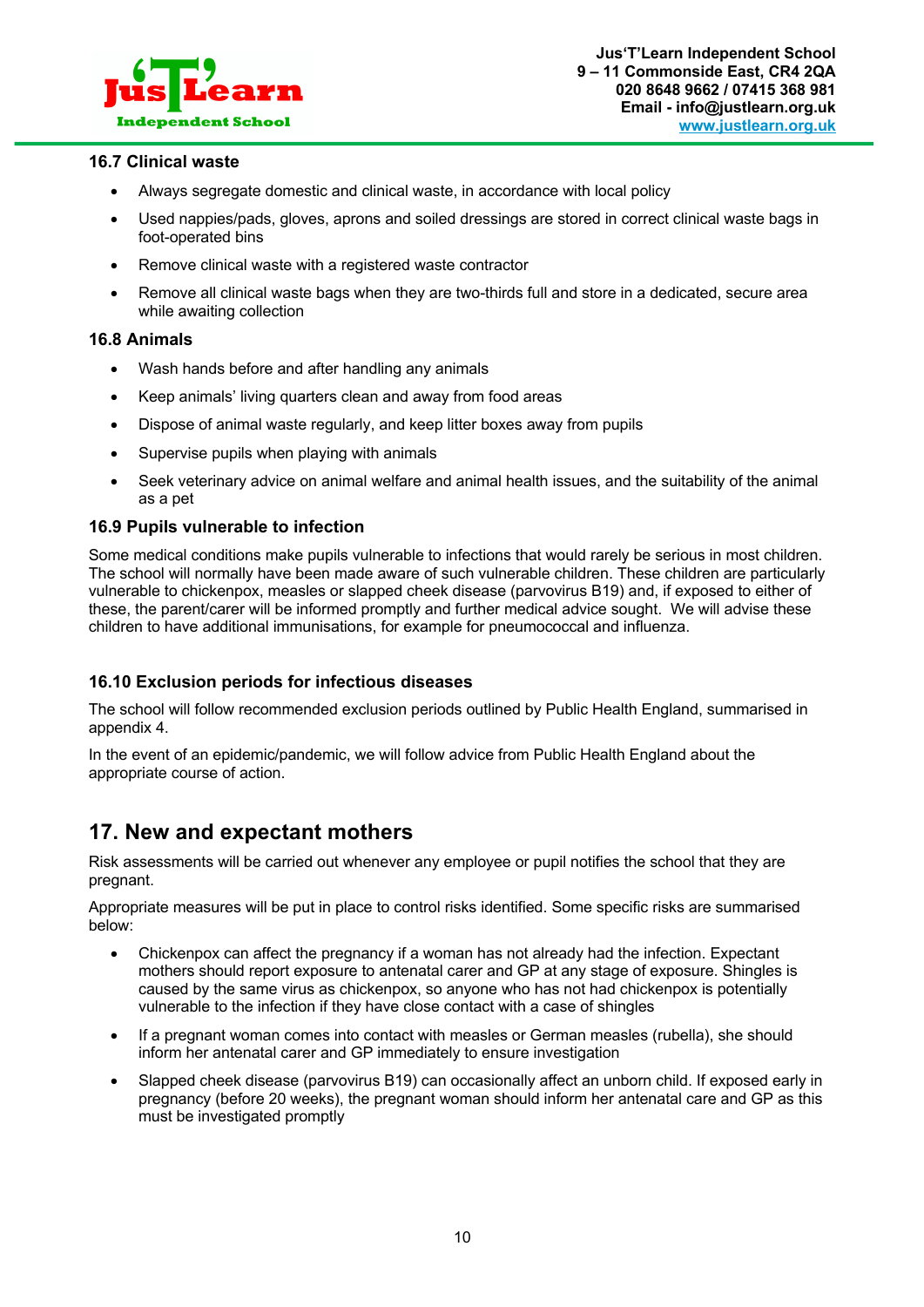

### **18. Occupational stress**

We are committed to promoting high levels of health and wellbeing and recognise the importance of identifying and reducing workplace stressors through risk assessment.

Systems are in place within the school for responding to individual concerns and monitoring staff workloads.

Members of staff are able to speak with their line managers frequently about their workload. Termly ABCD appraisals are also conducted to understand how each member of staff is managing their workload.

# **19. Accident reporting**

#### **19.1 Accident record book**

- An accident form will be completed as soon as possible after the accident occurs by the member of staff or first aider who deals with it. An accident form template can be found in appendix 2
- As much detail as possible will be supplied when reporting an accident
- Information about injuries will also be kept in the pupil's educational record
- Records held in the first aid and accident book will be retained by the school for a minimum of 3 years, in accordance with regulation 25 of the Social Security (Claims and Payments) Regulations 1979, and then securely disposed of

#### **19.2 Reporting to the Health and Safety Executive**

The deputy director will keep a record of any accident which results in a reportable injury, disease, or dangerous occurrence as defined in the RIDDOR 2013 legislation (regulations 4, 5, 6 and 7).

The deputy director will report these to the Health and Safety Executive as soon as is reasonably practicable and in any event within 10 days of the incident.

Reportable injuries, diseases or dangerous occurrences include:

- **Death**
- Specified injuries. These are:
	- o Fractures, other than to fingers, thumbs and toes
	- o Amputations
	- o Any injury likely to lead to permanent loss of sight or reduction in sight
	- $\circ$  Any crush injury to the head or torso causing damage to the brain or internal organs
	- o Serious burns (including scalding)
	- o Any scalping requiring hospital treatment
	- o Any loss of consciousness caused by head injury or asphyxia
	- o Any other injury arising from working in an enclosed space which leads to hypothermia or heat-induced illness, or requires resuscitation or admittance to hospital for more than 24 hours
- Injuries where an employee is away from work or unable to perform their normal work duties for more than 7 consecutive days
- Where an accident leads to someone being taken to hospital
- Where something happens that does not result in an injury, but could have done
- Near-miss events that do not result in an injury, but could have done. Examples of near-miss events relevant to schools include, but are not limited to: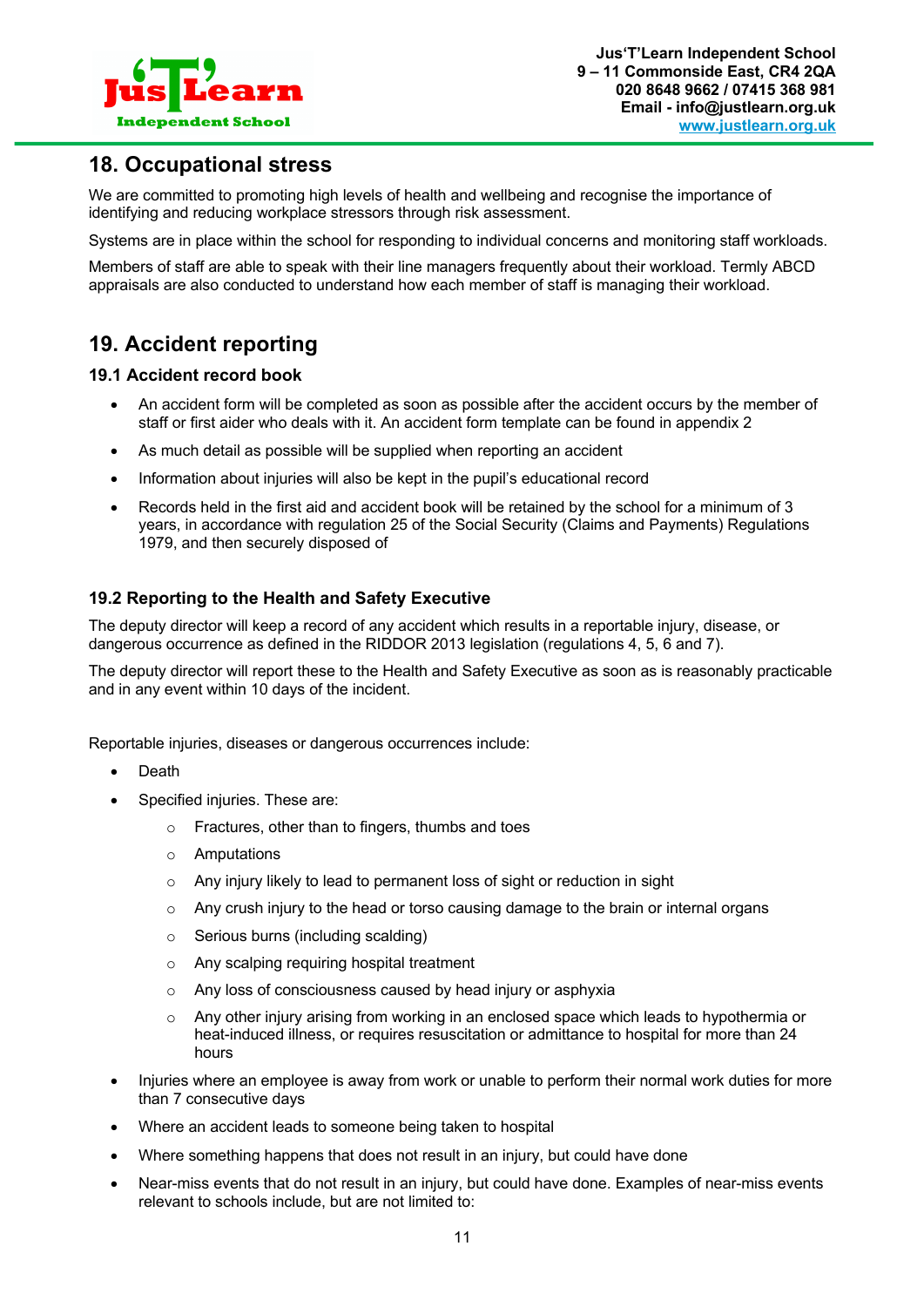

- o The collapse or failure of load-bearing parts of lifts and lifting equipment
- $\circ$  The accidental release of a biological agent likely to cause severe human illness
- $\circ$  The accidental release or escape of any substance that may cause a serious injury or damage to health
- o An electrical short circuit or overload causing a fire or explosion

Information on how to make a RIDDOR report is available here:

How to make a RIDDOR report, HSE http://www.hse.gov.uk/riddor/report.htm

### **20. Training**

Staff who work manage the building are provided with internal Health and Safety Training.

# **21. Monitoring**

This policy will be reviewed by the proprietor and facilities manager every year.

At every review, the policy will be approved by the board of trustees and head of school.

# **22. COVID-19**

As a result of COVID-19, we have made some changes to school and tuition centre procedures: The building is cleaned including surfaces and door handles on a daily basis. Additionally, all surfaces and main surface areas are being cleaned every two hours during the day. Students temperature is checked on arrival to the site. Hand sanitiser is available throughout the building. We require all members of staff and students to wash their hands with soap frequently and in particular on arrival and before they depart. We have

introduced measures to reduce the opportunity for close personal contact including moving desks further apart in classrooms. Students must wear a face covering whilst in the corridors.

### **23. Links with other policies**

This health and safety policy links to the following policies:

- First aid
- Risk assessment
- Supporting pupils with medical conditions
- Accessibility plan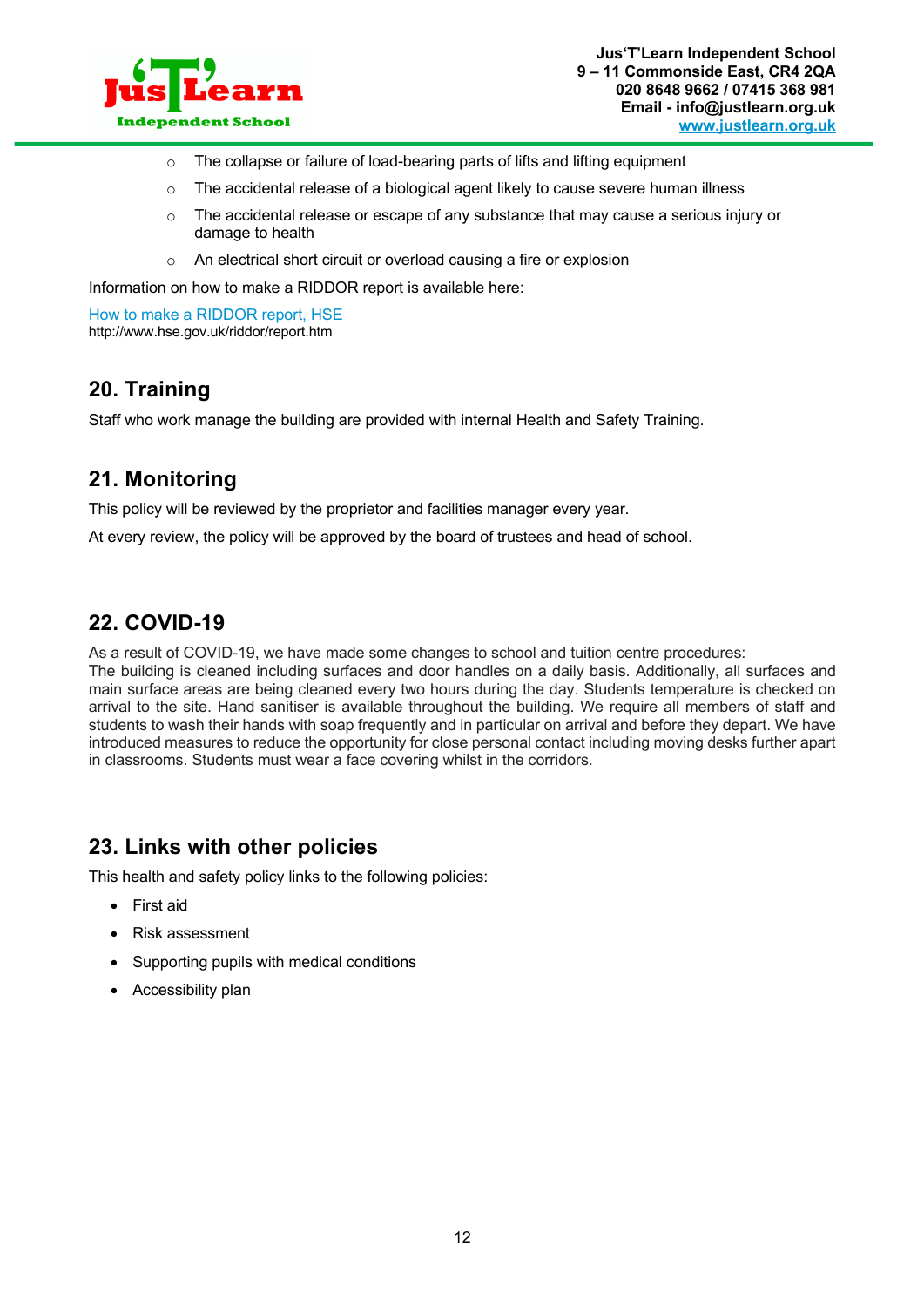

п

# **Appendix 1. Fire safety checklist**

| <b>Issue to check</b>                                                                    | Yes/No |
|------------------------------------------------------------------------------------------|--------|
| Are fire regulations prominently displayed?                                              |        |
| Is fire-fighting equipment, including fire blankets,<br>in place?                        |        |
| Does fire-fighting equipment give details for the<br>type of fire it should be used for? |        |
| Are fire exits clearly labelled?                                                         |        |
| Are fire doors fitted with self-closing mechanisms?                                      |        |
| Are flammable materials stored away from open<br>flames?                                 |        |
| Do all staff and pupils understand what to do in<br>the event of a fire?                 |        |
| Can you easily hear the fire alarm from all areas?                                       |        |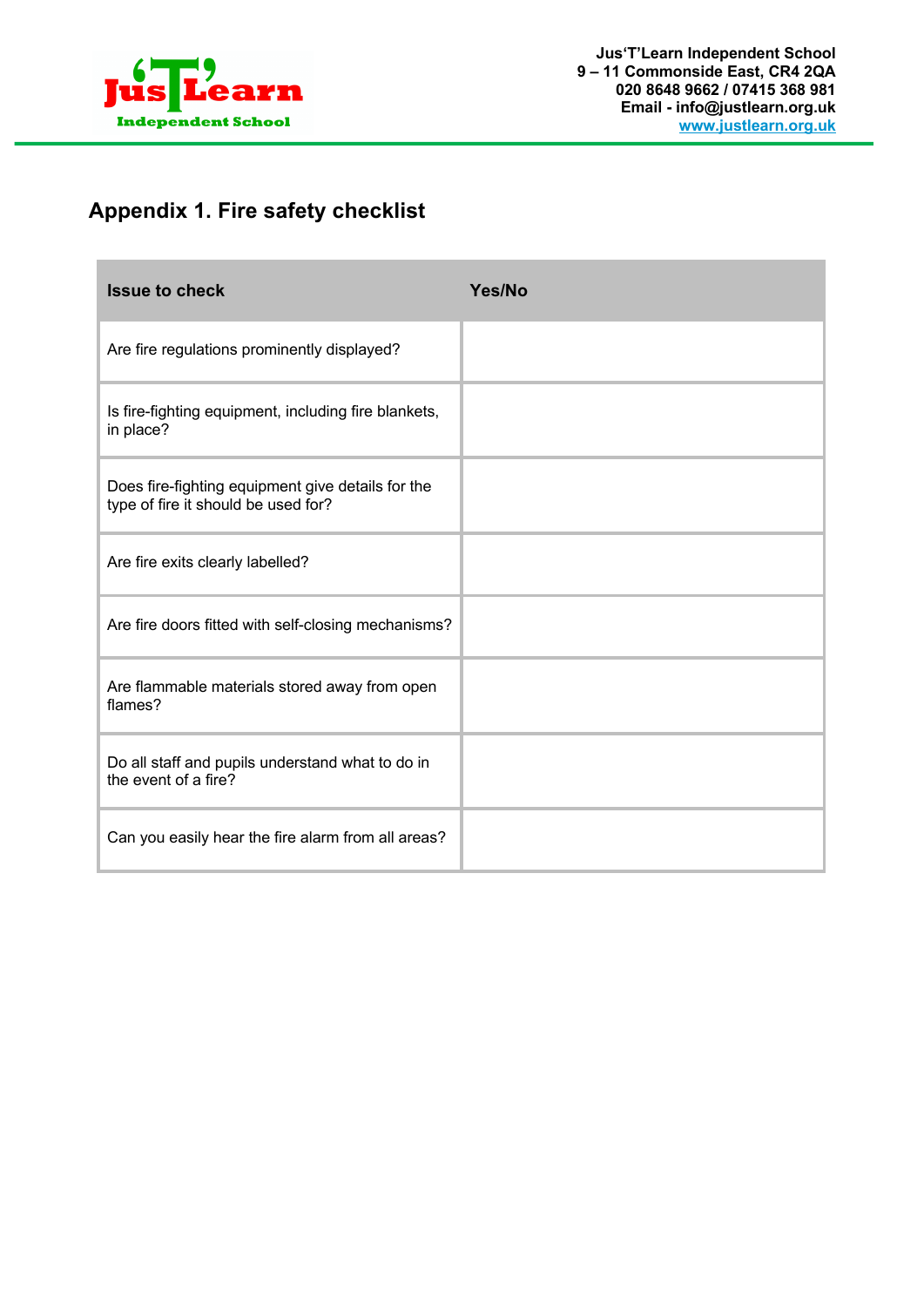

# **Appendix 2. Accident report**

| Name of injured person                                                                                                                                   |  | <b>Role/class</b>           |  |  |  |
|----------------------------------------------------------------------------------------------------------------------------------------------------------|--|-----------------------------|--|--|--|
| Date and time of incident                                                                                                                                |  | <b>Location of incident</b> |  |  |  |
| <b>Incident details</b>                                                                                                                                  |  |                             |  |  |  |
| Describe in detail what happened, how it happened and what injuries the person incurred                                                                  |  |                             |  |  |  |
| <b>Action taken</b>                                                                                                                                      |  |                             |  |  |  |
| Describe the steps taken in response to the incident, including any first aid treatment, and what happened to the injured person immediately afterwards. |  |                             |  |  |  |
| Follow-up action required                                                                                                                                |  |                             |  |  |  |
| Outline what steps the school will take to check on the injured person, and what it will do to reduce the risk of the incident happening again           |  |                             |  |  |  |
| Name of person attending the incident                                                                                                                    |  |                             |  |  |  |
| <b>Signature</b>                                                                                                                                         |  | <b>Date</b>                 |  |  |  |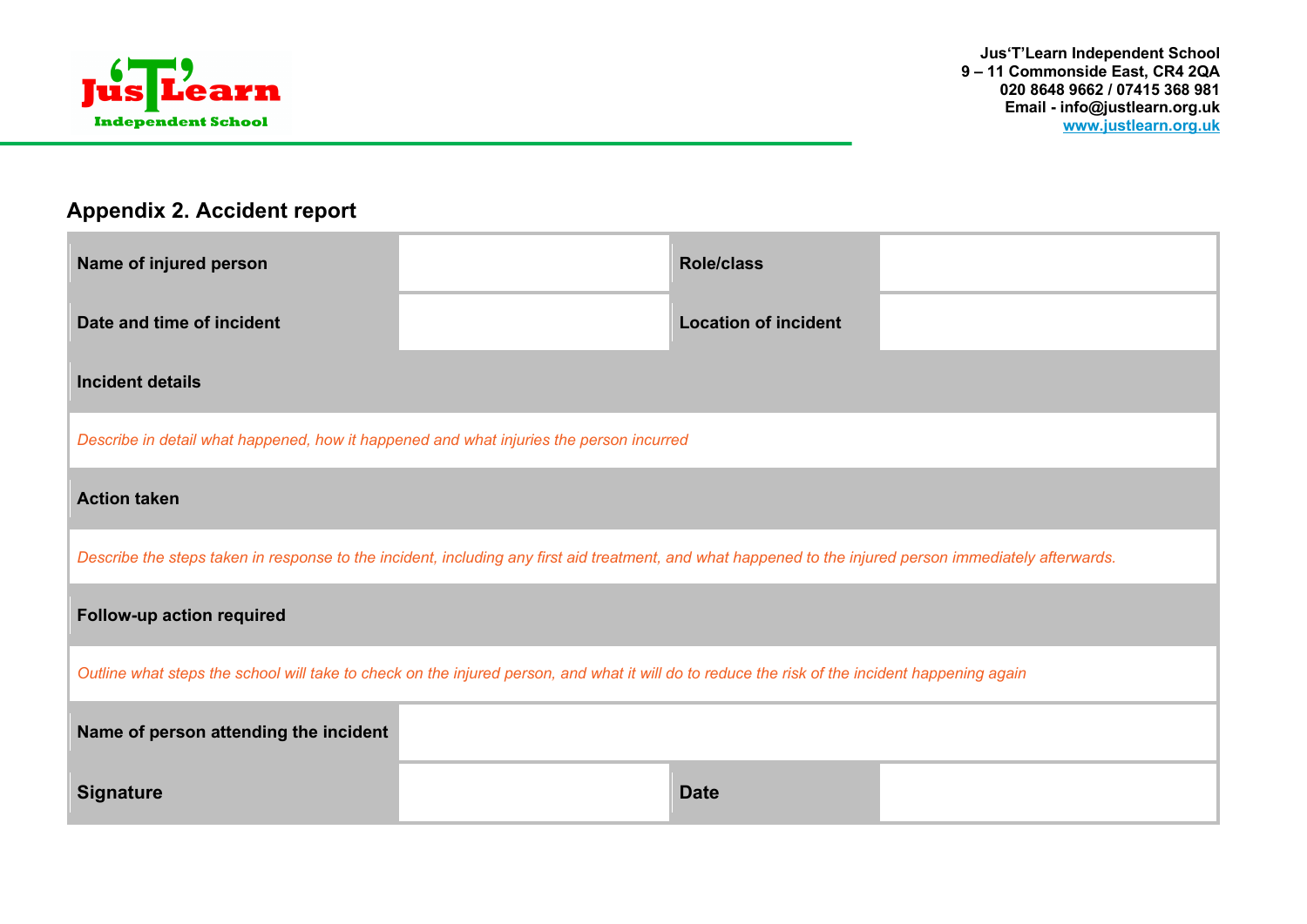

# **Appendix 3. Asbestos record**

*The text in this table are suggestions only. The table will need to be adapted to your school's specific circumstances.* 

| Location   | <b>Product</b>  | How much      | <b>Surface</b><br>coating | <b>Condition</b> | Ease of access Asbestos type |         | <b>Comment</b> |
|------------|-----------------|---------------|---------------------------|------------------|------------------------------|---------|----------------|
| Roof       | Asbestos cement | Whole roof    | None                      | Fairly good      | <b>Difficult</b>             | White   |                |
| Store room | Pipes           | $6 \times 3m$ | Metal case                | Good             | Medium                       | Unknown |                |
|            |                 |               |                           |                  |                              |         |                |
|            |                 |               |                           |                  |                              |         |                |
|            |                 |               |                           |                  |                              |         |                |
|            |                 |               |                           |                  |                              |         |                |
|            |                 |               |                           |                  |                              |         |                |
|            |                 |               |                           |                  |                              |         |                |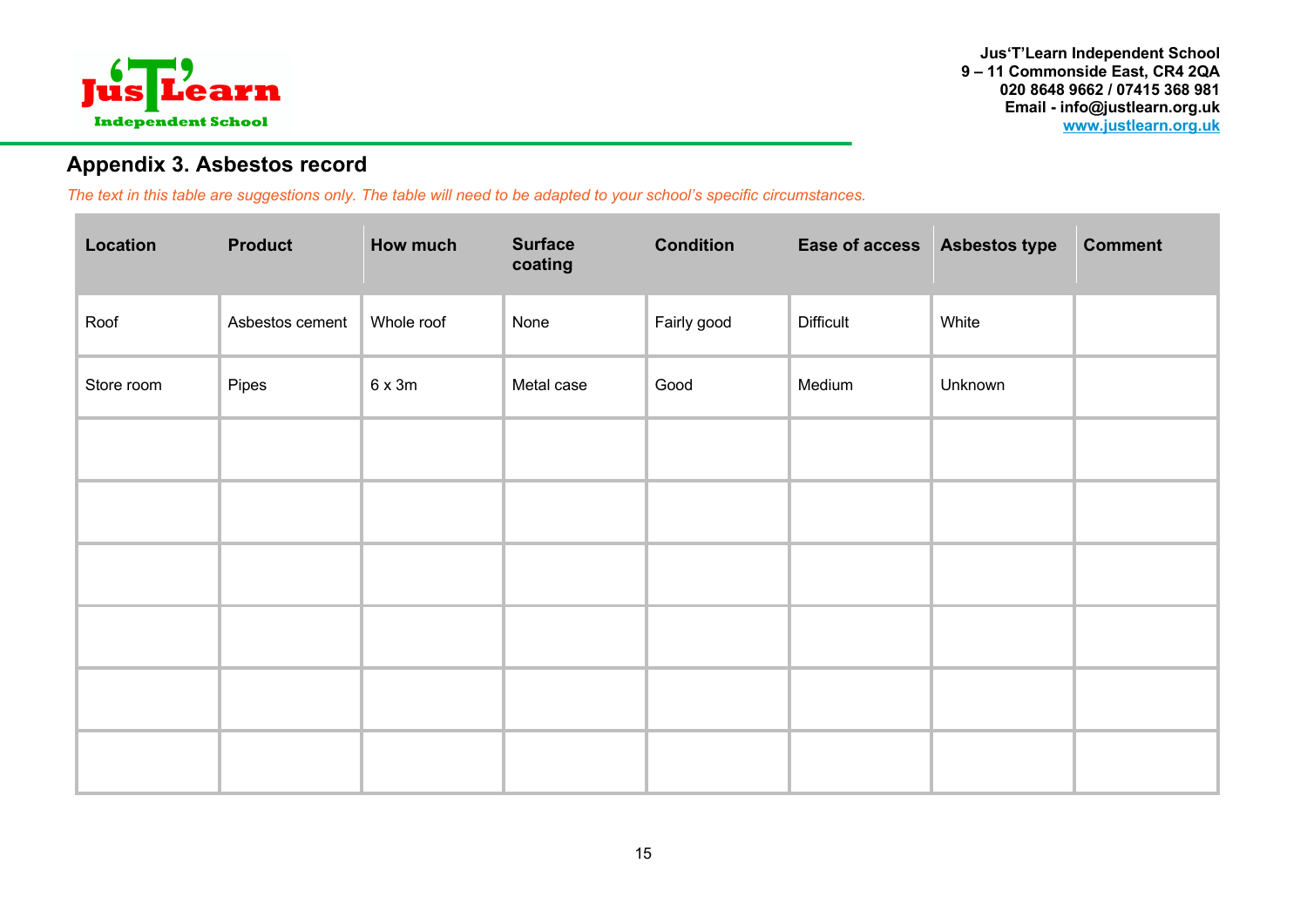

# **Appendix 4. Recommended absence period for preventing the spread of infection**

This list of recommended absence periods for preventing the spread of infection is taken from non-statutory guidance for schools and other childcare settings from Public Health England. For each of these infections or complaints, there is further information in the guidance on the symptoms, how it spreads and some 'do's and don'ts' to follow that you can check.

| Infection or complaint        | Recommended period to be kept away from school or nursery                                                                                                                                                                                                                                                                                                                                                                                                           |  |
|-------------------------------|---------------------------------------------------------------------------------------------------------------------------------------------------------------------------------------------------------------------------------------------------------------------------------------------------------------------------------------------------------------------------------------------------------------------------------------------------------------------|--|
| Athlete's foot                | None.                                                                                                                                                                                                                                                                                                                                                                                                                                                               |  |
| Campylobacter                 | Until 48 hours after symptoms have stopped.                                                                                                                                                                                                                                                                                                                                                                                                                         |  |
| <b>Chicken pox (shingles)</b> | Cases of chickenpox are generally infectious from 2 days before the rash appears to 5 days after the<br>onset of rash. Although the usual exclusion period is 5 days, all lesions should be crusted over before<br>children return to nursery or school.<br>A person with shingles is infectious to those who have not had chickenpox and should be excluded from<br>school if the rash is weeping and cannot be covered or until the rash is dry and crusted over. |  |
| Cold sores                    | None.                                                                                                                                                                                                                                                                                                                                                                                                                                                               |  |
| Rubella (German measles)      | 5 days from appearance of the rash.                                                                                                                                                                                                                                                                                                                                                                                                                                 |  |
| Hand, foot and mouth          | Children are safe to return to school or nursery as soon as they are feeling better, there is no need to<br>stay off until the blisters have all healed.                                                                                                                                                                                                                                                                                                            |  |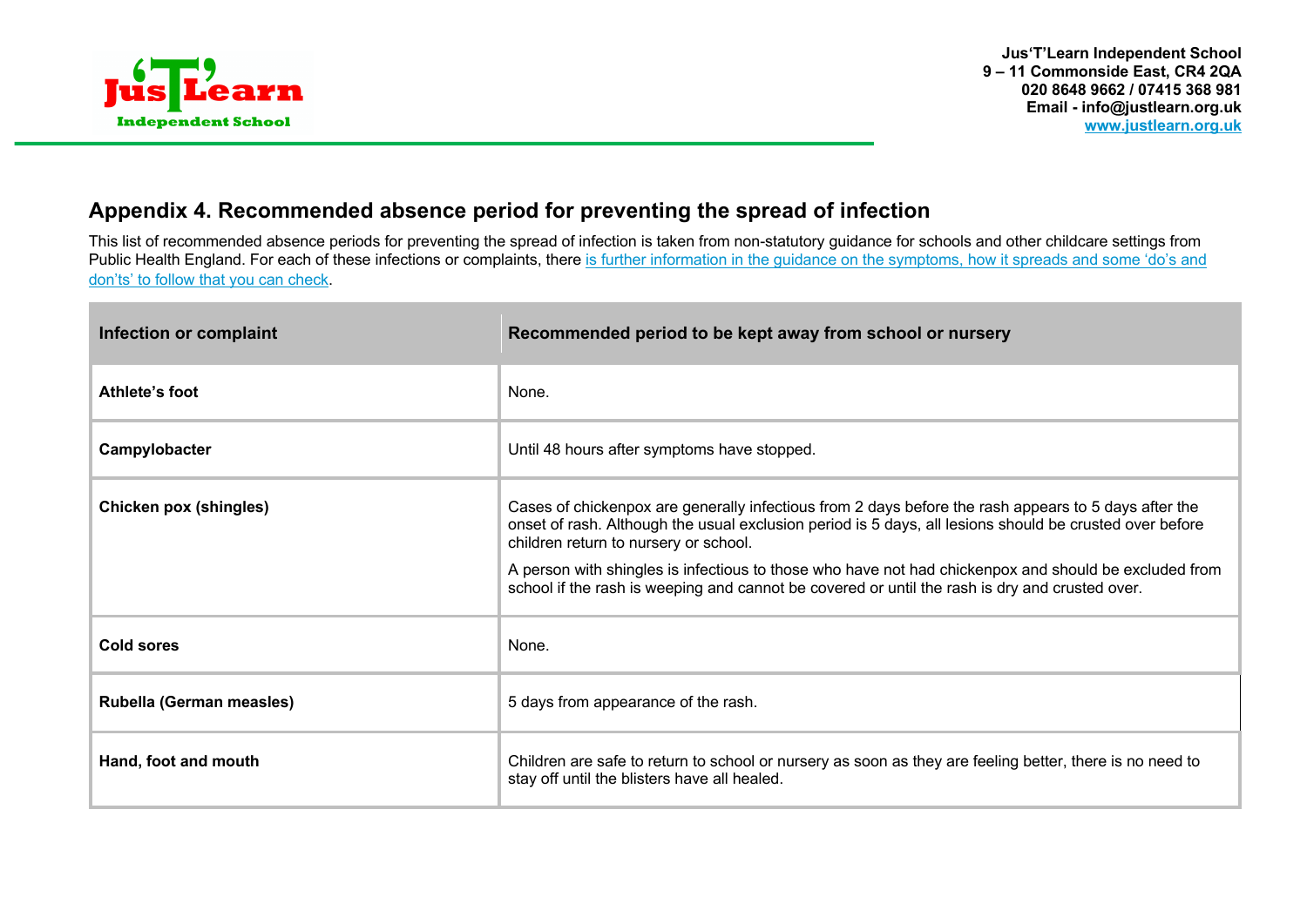

| Impetigo                                                   | Until lesions are crusted and healed, or 48 hours after starting antibiotic treatment.                                                                                                                                                                                                                                                                                   |  |
|------------------------------------------------------------|--------------------------------------------------------------------------------------------------------------------------------------------------------------------------------------------------------------------------------------------------------------------------------------------------------------------------------------------------------------------------|--|
| <b>Measles</b>                                             | Cases are infectious from 4 days before onset of rash to 4 days after so it is important to ensure cases<br>are excluded from school during this period.                                                                                                                                                                                                                 |  |
| Ringworm                                                   | Exclusion not needed once treatment has started.                                                                                                                                                                                                                                                                                                                         |  |
| <b>Scabies</b>                                             | The infected child or staff member should be excluded until after the first treatment has been carried out.                                                                                                                                                                                                                                                              |  |
| <b>Scarlet fever</b>                                       | Children can return to school 24 hours after commencing appropriate antibiotic treatment. If no antibiotics<br>have been administered the person will be infectious for 2 to 3 weeks. If there is an outbreak of scarlet<br>fever at the school or nursery, the health protection team will assist with letters and factsheet to send to<br>parents or carers and staff. |  |
| Slapped cheek syndrome, Parvovirus B19, Fifth's<br>disease | None (not infectious by the time the rash has developed).                                                                                                                                                                                                                                                                                                                |  |
| <b>Bacillary Dysentery (Shigella)</b>                      | Microbiological clearance is required for some types of shigella species prior to the child or food handler<br>returning to school.                                                                                                                                                                                                                                      |  |
| Diarrhoea and/or vomiting (Gastroenteritis)                | Children and adults with diarrhoea or vomiting should be excluded until 48 hours after symptoms have<br>stopped and they are well enough to return. If medication is prescribed, ensure that the full course is<br>completed and there is no further diarrhoea or vomiting for 48 hours after the course is completed.                                                   |  |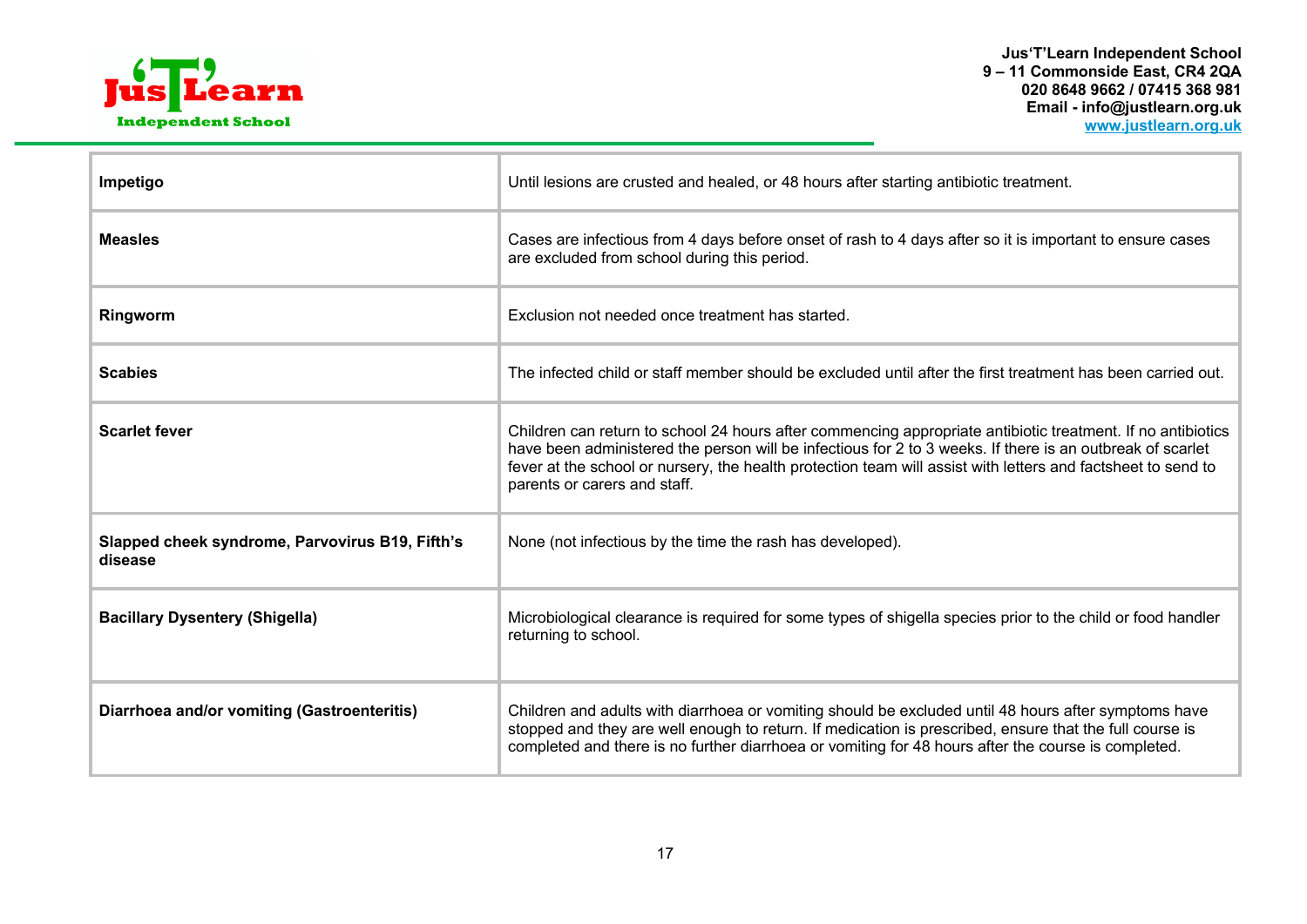

|                                      | For some gastrointestinal infections, longer periods of exclusion from school are required and there may<br>be a need to obtain microbiological clearance. For these groups, your local health protection team,<br>school health advisor or environmental health officer will advise.<br>If a child has been diagnosed with cryptosporidium, they should NOT go swimming for 2 weeks following<br>the last episode of diarrhoea. |
|--------------------------------------|----------------------------------------------------------------------------------------------------------------------------------------------------------------------------------------------------------------------------------------------------------------------------------------------------------------------------------------------------------------------------------------------------------------------------------|
| <b>Cryptosporidiosis</b>             | Until 48 hours after symptoms have stopped.                                                                                                                                                                                                                                                                                                                                                                                      |
| E. coli (verocytotoxigenic or VTEC)  | The standard exclusion period is until 48 hours after symptoms have resolved. However, some people<br>pose a greater risk to others and may be excluded until they have a negative stool sample (for example,<br>pre-school infants, food handlers, and care staff working with vulnerable people). The health protection<br>team will advise in these instances.                                                                |
| <b>Food poisoning</b>                | Until 48 hours from the last episode of vomiting and diarrhoea and they are well enough to return. Some<br>infections may require longer periods (local health protection team will advise).                                                                                                                                                                                                                                     |
| <b>Salmonella</b>                    | Until 48 hours after symptoms have stopped.                                                                                                                                                                                                                                                                                                                                                                                      |
| <b>Typhoid and Paratyphoid fever</b> | Seek advice from environmental health officers or the local health protection team.                                                                                                                                                                                                                                                                                                                                              |
| Flu (influenza)                      | Until recovered.                                                                                                                                                                                                                                                                                                                                                                                                                 |
| <b>Tuberculosis (TB)</b>             | Pupils and staff with infectious TB can return to school after 2 weeks of treatment if well enough to do so<br>and as long as they have responded to anti-TB therapy. Pupils and staff with non-pulmonary TB do not<br>require exclusion and can return to school as soon as they are well enough.                                                                                                                               |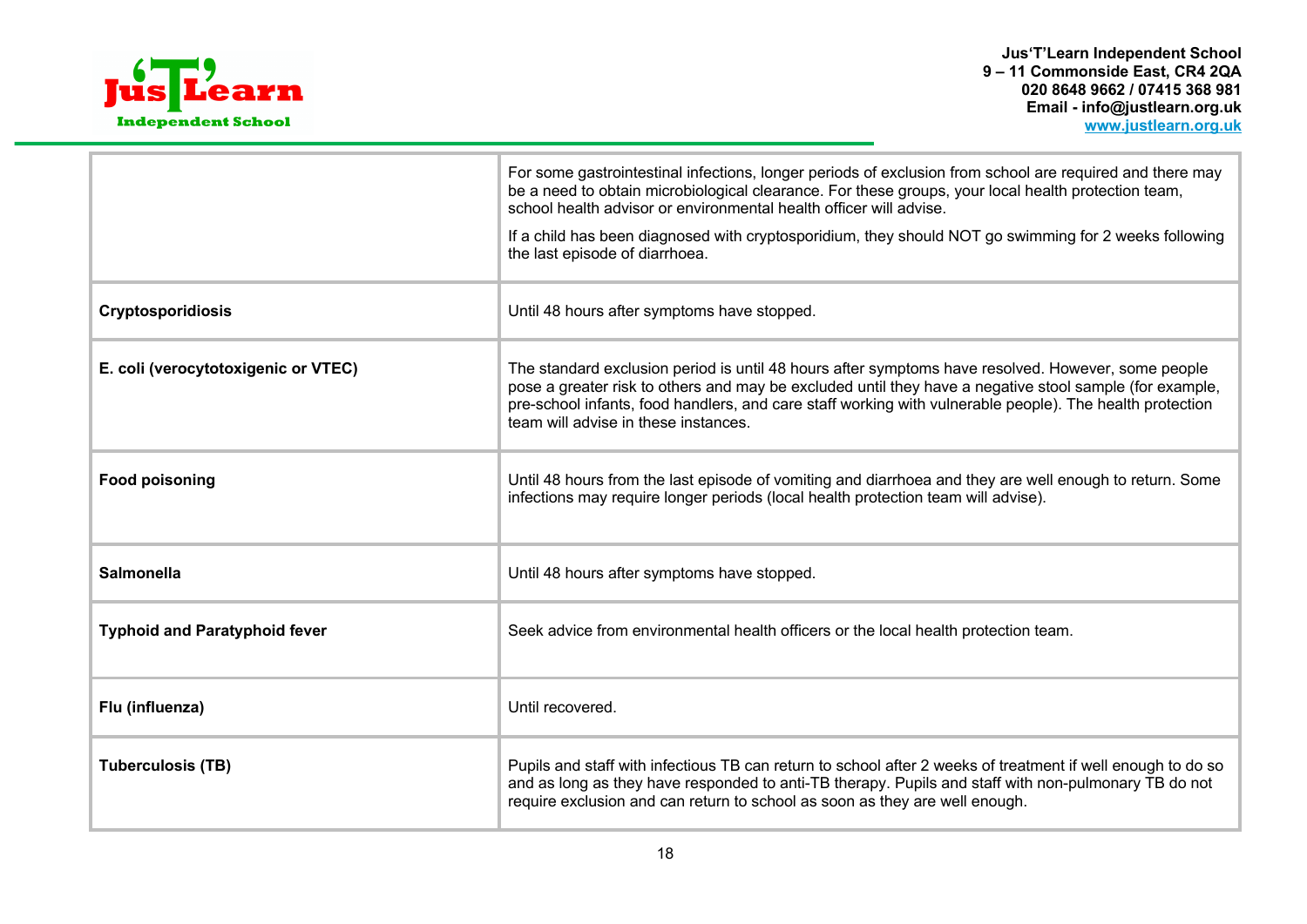

| <b>Whooping cough (pertussis)</b>     | A child or staff member should not return to school until they have had 48 hours of appropriate treatment<br>with antibiotics and they feel well enough to do so or 21 days from onset of illness if no antibiotic<br>treatment.                                                                                                              |  |
|---------------------------------------|-----------------------------------------------------------------------------------------------------------------------------------------------------------------------------------------------------------------------------------------------------------------------------------------------------------------------------------------------|--|
| Conjunctivitis                        | None.                                                                                                                                                                                                                                                                                                                                         |  |
| Giardia                               | Until 48 hours after symptoms have stopped.                                                                                                                                                                                                                                                                                                   |  |
| <b>Glandular fever</b>                | None (can return once they feel well).                                                                                                                                                                                                                                                                                                        |  |
| <b>Head lice</b>                      | None.                                                                                                                                                                                                                                                                                                                                         |  |
| <b>Hepatitis A</b>                    | Exclude cases from school while unwell or until 7 days after the onset of jaundice (or onset of symptoms<br>if no jaundice, or if under 5, or where hygiene is poor. There is no need to exclude well, older children<br>with good hygiene who will have been much more infectious prior to diagnosis.                                        |  |
| <b>Hepatitis B</b>                    | Acute cases of hepatitis B will be too ill to attend school and their doctors will advise when they can<br>return. Do not exclude chronic cases of hepatitis B or restrict their activities. Similarly, do not exclude<br>staff with chronic hepatitis B infection. Contact your local health protection team for more advice if<br>required. |  |
| <b>Hepatitis C</b>                    | None.                                                                                                                                                                                                                                                                                                                                         |  |
| Meningococcal meningitis/ septicaemia | If the child has been treated and has recovered, they can return to school.                                                                                                                                                                                                                                                                   |  |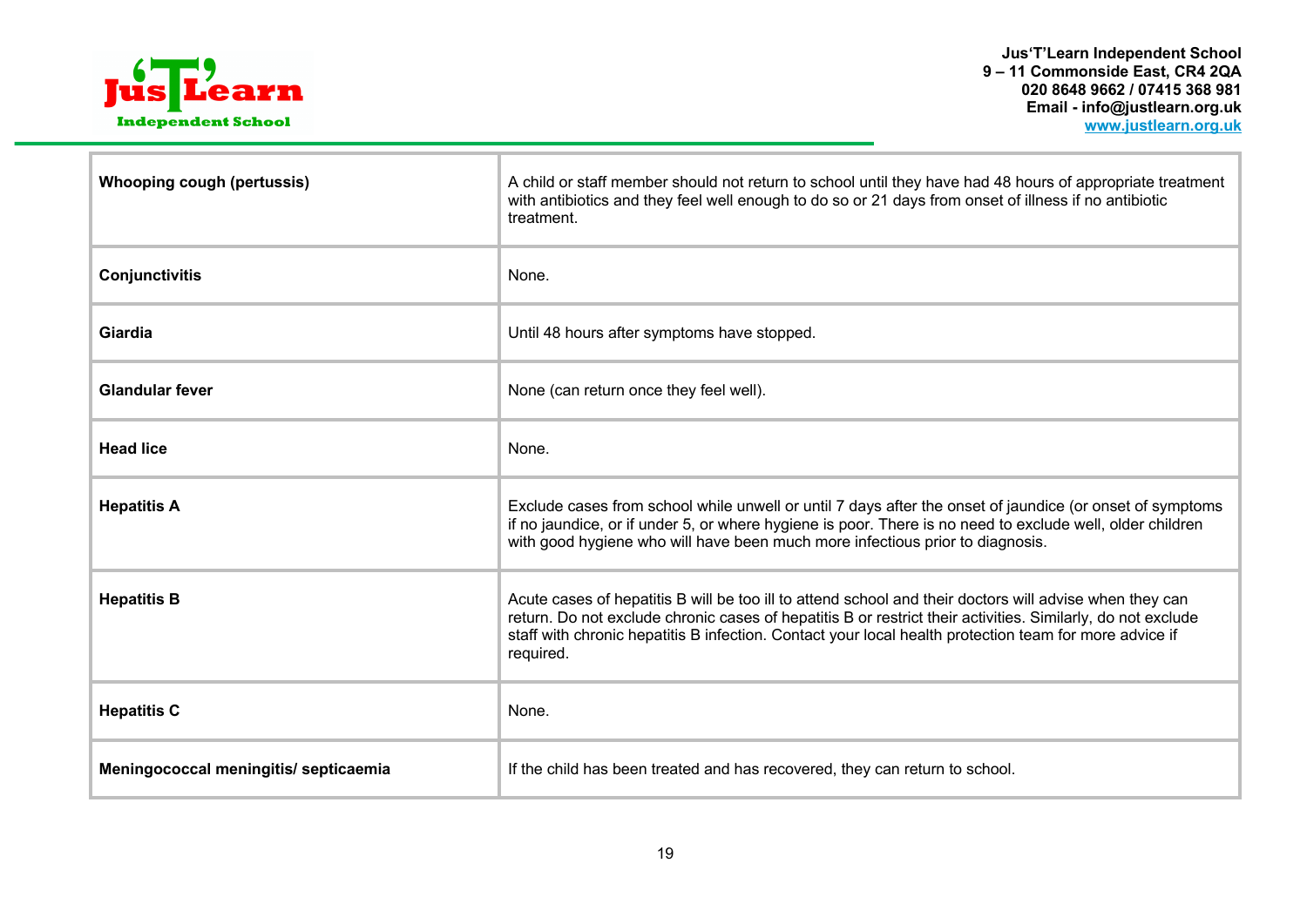

| <b>Meningitis</b>                                        | Once the child has been treated (if necessary) and has recovered, they can return to school. No<br>exclusion is needed. |  |
|----------------------------------------------------------|-------------------------------------------------------------------------------------------------------------------------|--|
| <b>Meningitis viral</b>                                  | None.                                                                                                                   |  |
| <b>MRSA (meticillin resistant Staphylococcus aureus)</b> | None.                                                                                                                   |  |
| <b>Mumps</b>                                             | 5 days after onset of swelling (if well).                                                                               |  |
| <b>Threadworm</b>                                        | None.                                                                                                                   |  |
| <b>Rotavirus</b>                                         | Until 48 hours after symptoms have subsided.                                                                            |  |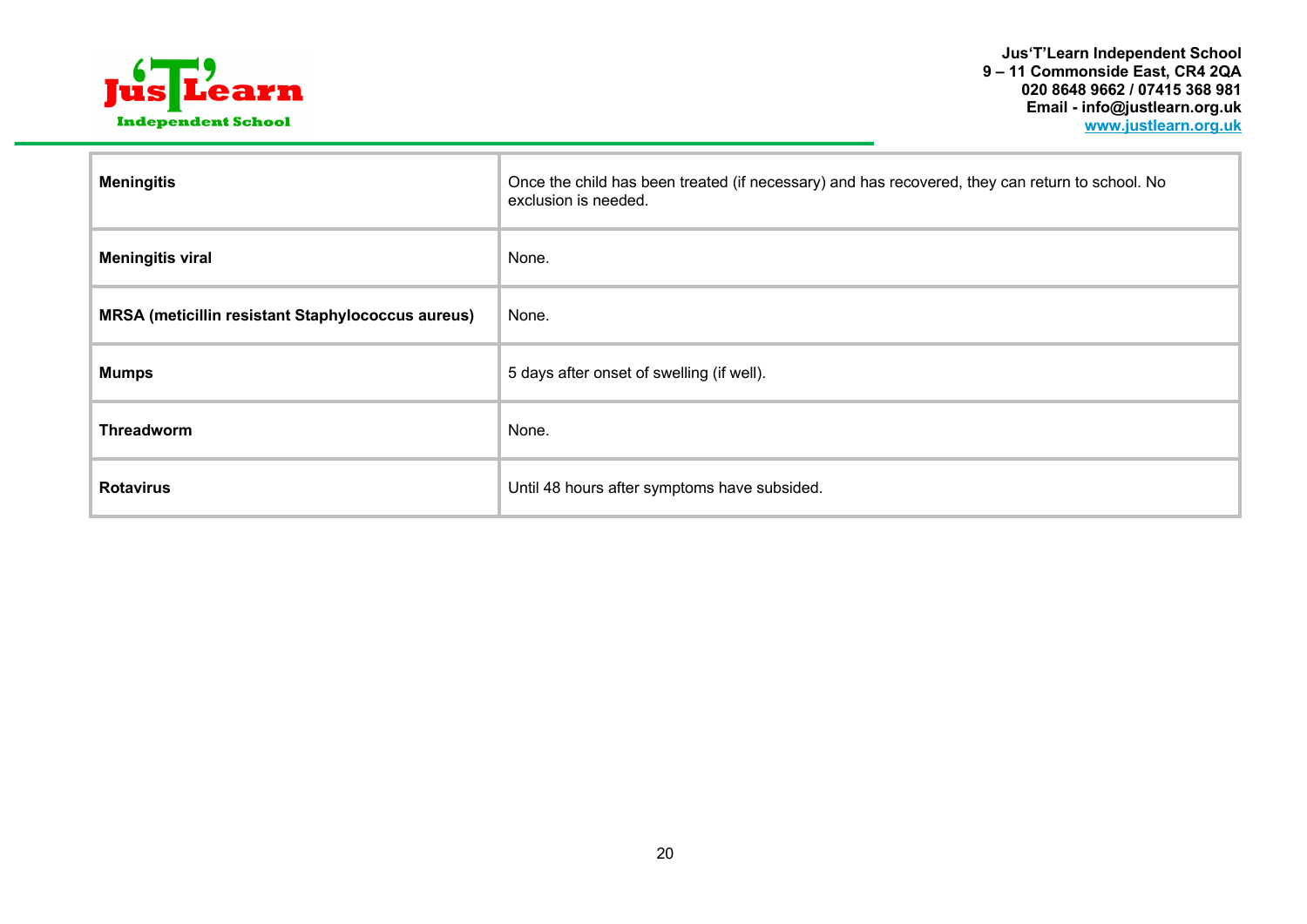

# **Appendix 5. STUDENT COVID-19 DISCLAIMER**

### **COVID-19 DISCLAIMER**

I acknowledge the contagious nature of the Coronavirus/COVID-19 and that public health authorities still recommend practicing social distancing. I further acknowledge that Just Learn has put in place preventative measures to reduce the spread of the Coronavirus/COVID-19. I voluntarily seek services provided by Just Learn and acknowledge that I am increasing my risk to exposure to the Coronavirus/COVID-19. I acknowledge that I must comply with all set procedures to reduce the spread while my child / the child in my care completes home tuition. I attest that:

\* My child and their tutor can complete lessons whilst implementing social distancing measures.

\* My child (if old enough to do so) will wear a face mask whilst completing tuition lessons.

\* The tutor will have access to clean water and antibacterial soap on arrival to my home in order to wash their hands before tuition commences.

\* No one in my household is experiencing any symptom of illness such as cough, shortness of breath or difficulty breathing, fever, chills, repeated shaking with chills, muscle pain, headache, sore throat, or new loss of taste or smell.

\* No one in my household has travelled internationally within the last 14 days.

\* No one in my household has travelled to a highly impacted area within the last 14 days.

\* I do not believe anyone in my household has been exposed to someone with a suspected and/or confirmed case of the Coronavirus/COVID-19.

\* No one in my household has been diagnosed with Coronavirus/Covid-19 and not yet cleared as non-contagious by local public health authorities.

\* I am following all recommended guidelines as much as possible and limiting my exposure to the Coronavirus/COVID-19.

\* I will ensure to inform the tuition centre if any of the above changes during the course of tuition.

I hereby release and agree to hold Just Learn harmless from, and waive on behalf of myself and those that live in my household from any and all causes of action, claims, demands, damages, costs, expenses and compensation for damage or loss to myself and/or property that may be caused by any act.

Name: \_\_\_\_\_\_\_\_\_\_\_\_\_\_\_\_\_\_\_\_\_\_\_\_\_\_\_\_\_\_\_

Signature: **Example 2018** 

| Date: |  |  |  |
|-------|--|--|--|
|       |  |  |  |
|       |  |  |  |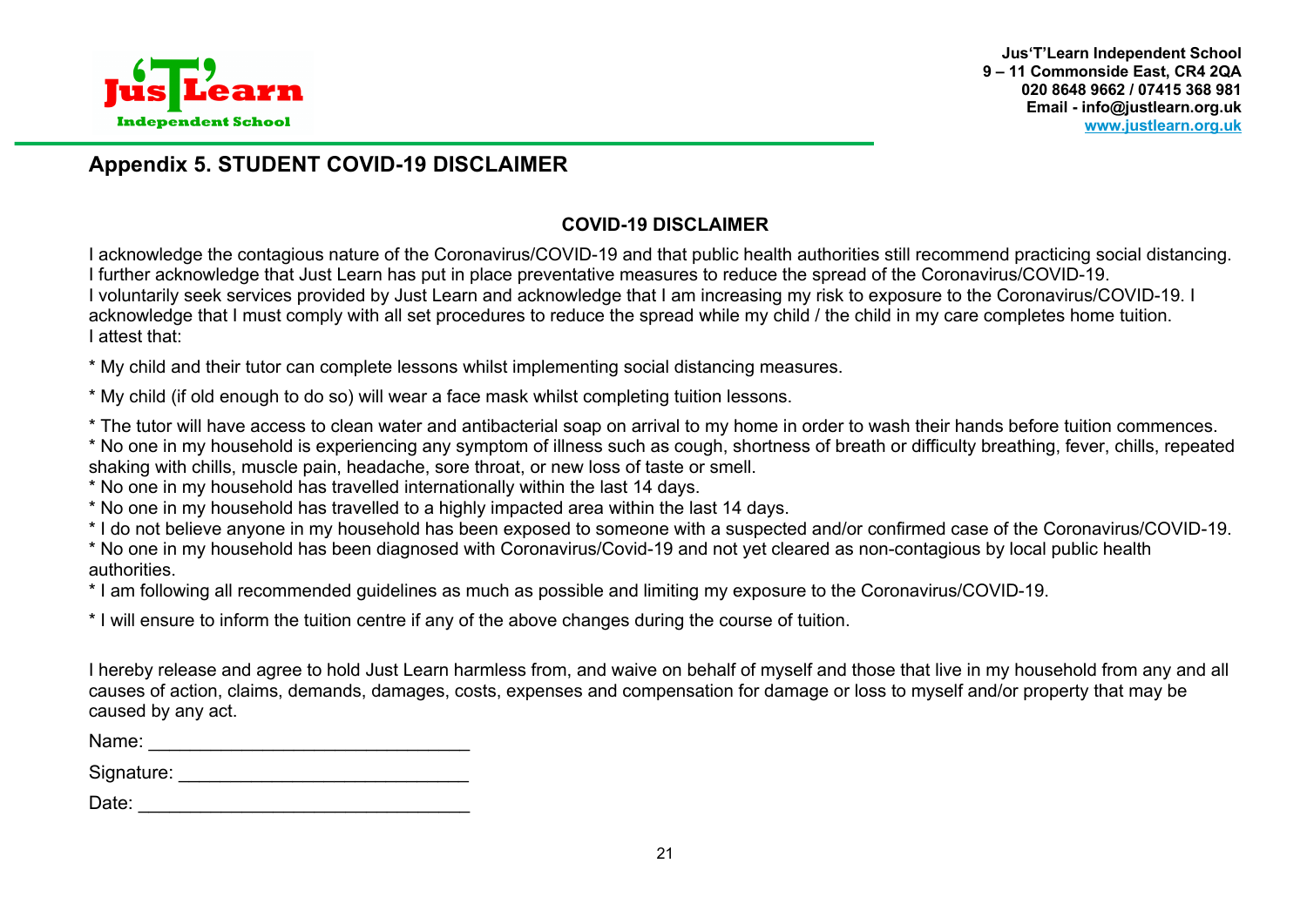

### **Appendix 6. STAFF COVID-19 DISCLAIMER**

# **COVID-19 DISCLAIMER**

I acknowledge the contagious nature of the Coronavirus/COVID-19 and that public health authorities still recommend practicing social distancing. I further acknowledge that Just Learn has put in place preventative measures to reduce the spread of the Coronavirus/COVID-19. I further acknowledge that Just Learn cannot guarantee that I will not become infected with the Coronavirus/Covid-19. I understand that the risk of becoming exposed to and/or infected by the Coronavirus/COVID-19 may result from the actions, omissions, or negligence of myself.

I attest that:

\* I will ensure that social distancing measures are adhered to whilst tutoring any student.

\* I will wear a face mask whilst in the school building corridors or any area that does not allow me to keep a distance of 2 metres.

\* I will ensure to wash my hands with clean water and antibacterial soap on arrival to the school.

\* No one in my household is experiencing any symptom of illness such as cough, shortness of breath or difficulty breathing, fever, chills, repeated shaking with chills, muscle pain, headache, sore throat, or new loss of taste or smell.

\* No one in my household has travelled internationally within the last 14 days.

\* No one in my household has travelled to a highly impacted area within the last 14 days.

\* I do not believe anyone in my household has been exposed to someone with a suspected and/or confirmed case of the Coronavirus/COVID-19.

\* No one in my household has been diagnosed with Coronavirus/Covid-19 and not yet cleared as non-contagious by local public health authorities.

\* I am following all recommended guidelines as much as possible and limiting my exposure to the Coronavirus/COVID-19.

\* I will ensure to inform the school if any of the above changes during the course of the academic year.

I hereby release and agree to hold Just Learn harmless from, and waive on behalf of myself and those that live in my household from any and all causes of action, claims, demands, damages, costs, expenses and compensation for damage or loss to myself and/or property that may be caused by any act.

Name: \_\_\_\_\_\_\_\_\_\_\_\_\_\_\_\_\_\_\_\_\_\_\_\_\_\_\_\_\_\_\_

Signature: \_\_\_\_\_\_\_\_\_\_\_\_\_\_\_\_\_\_\_\_\_\_\_\_\_\_\_\_

Date: \_\_\_\_\_\_\_\_\_\_\_\_\_\_\_\_\_\_\_\_\_\_\_\_\_\_\_\_\_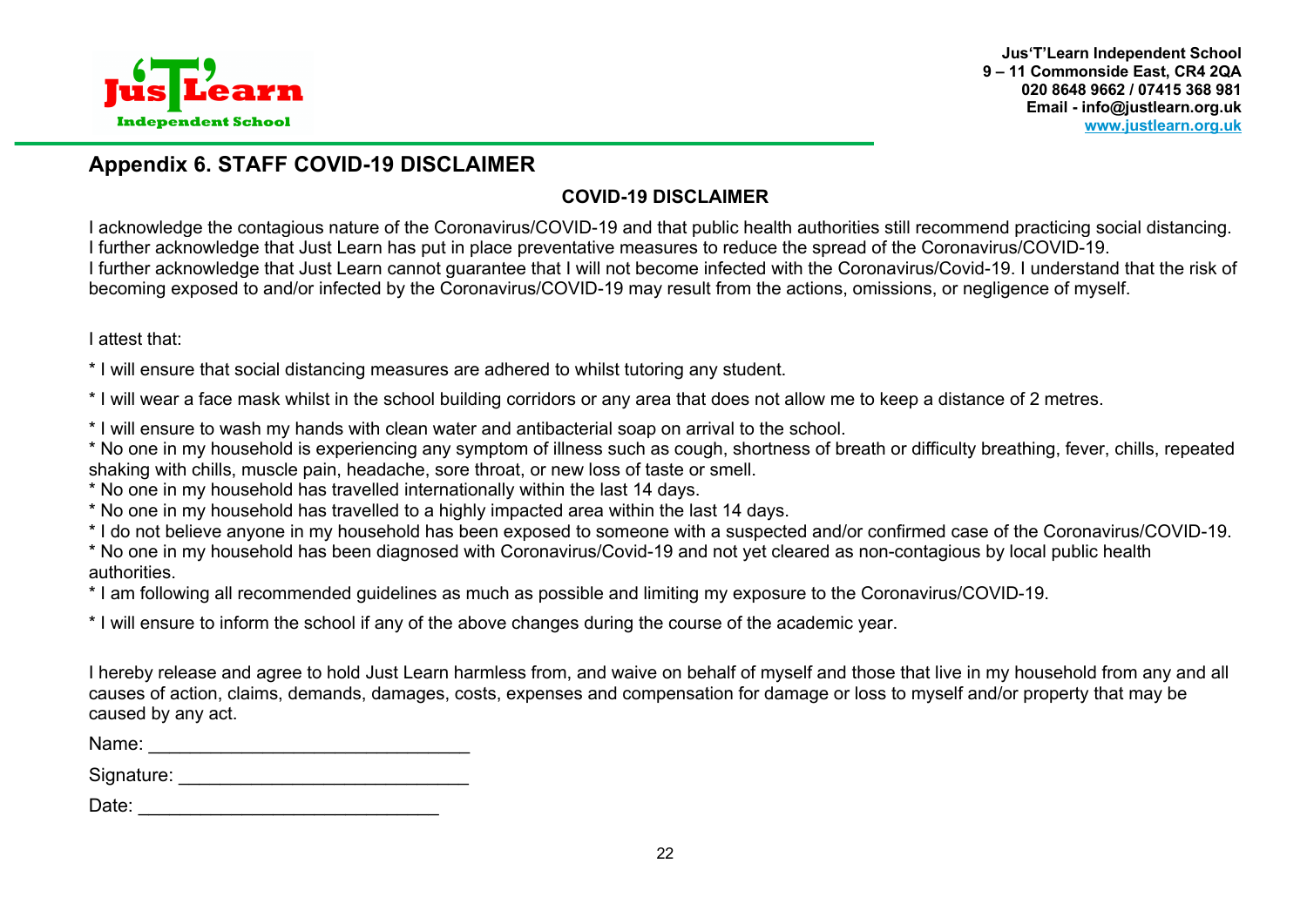

# **ADDENDUM: COVID-19 – (ref: DFE Schools Covid-19 Operational guidance January 2022)**

"This guidance explains the actions school leaders should take to reduce the risk of transmission of coronavirus (Covid-19) in their school. This includes public health advice, endorsed by the United Kingdom Security Agency (UKSA)." (DFE Schools Covid-19 Operational guidance January 2022 p4).

"We expect Independent Schools to follow control measures set out in this guidance in the same way as state-funded schools and health and safety legislation applies equally to independent schools." (DFE Schools Covid-19 Operational guidance January 2022 p4).

Covid-19 continues to be a virus that we learn to live with and the imperative to reduce disruption to children and young people's education remains.

This Addendum will be updated in accordance with further guidance published by the DFE.

Guidance/Recommendations:

All secondary schools have been asked to provide one on-site test for pupils ahead of their return to the classroom this term to help reduce the transmission of Covid-19.